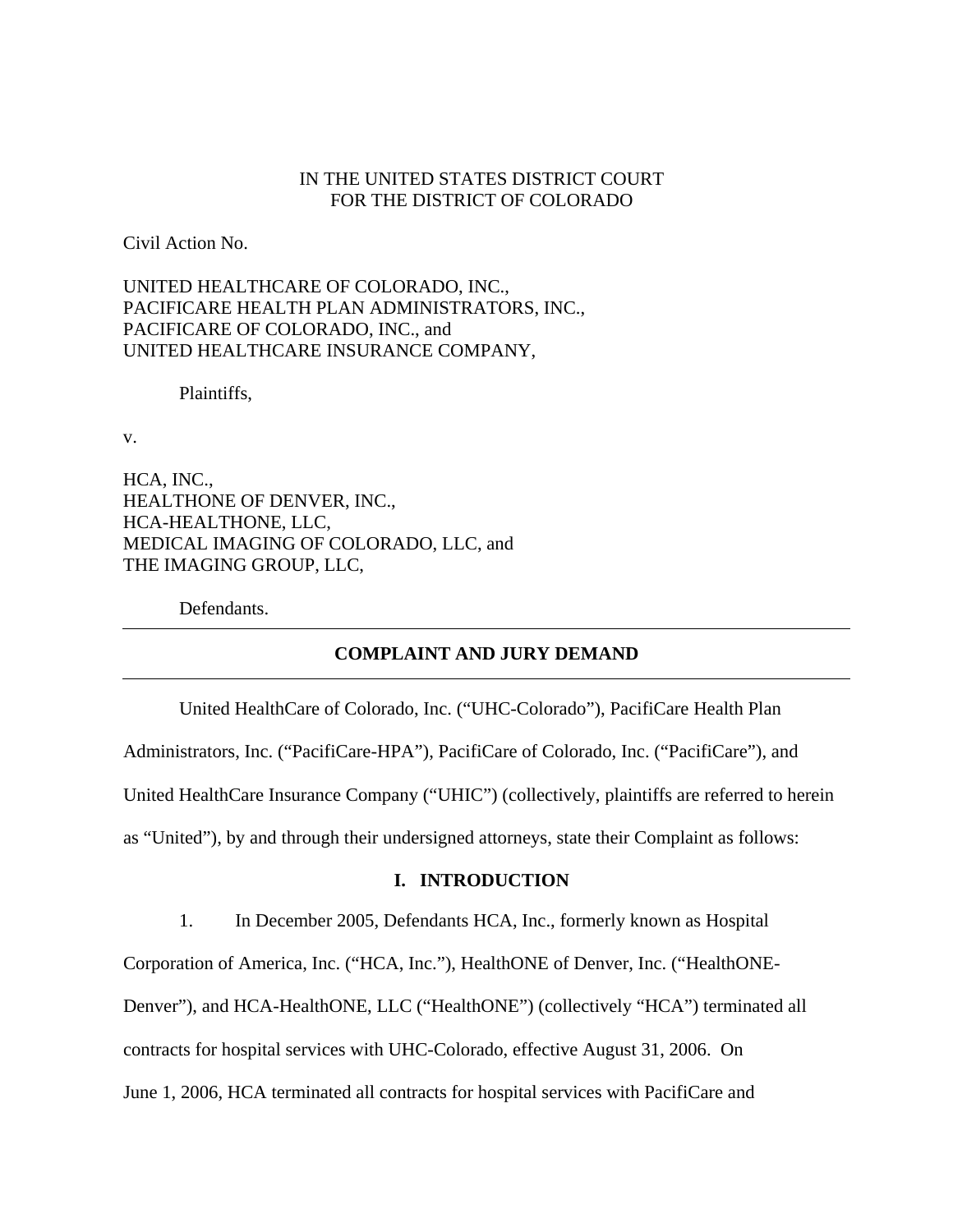PacifiCare-HPA, effective August 31, 2006. These terminations were the first steps in a deliberate and ongoing scheme to extract anti-competitive and unreasonable rates for medical services in the Denver metro area. Along with terminating the hospital services contracts, HealthONE initiated the termination of United's access to eleven ambulatory surgery centers which are not wholly-owned by HealthONE but are joint ventures with independent physician groups. Beginning with these terminations, and continuing to this day, HCA is engaging in a series of prohibited acts to cause harm to United and, in turn, to its members and its Colorado employer customers.

2. First and foremost, HCA has used its market power in Denver to attempt to extort anticompetitive rates for hospital-related services, ambulatory surgery services and imaging services. Aside from owning seven hospitals in the Denver metro area, on information and belief, HCA controls approximately 70% of the women's radiological imaging services market, including mammography services, and a substantial, if not monopoly share of certain other outpatient-based imaging services in the area through its ownership and control of Defendants Medical Imaging of Colorado, LLC, ("MIC") and The Imaging Group, LLC ("Imaging Group").

3. In addition, because of HCA's dominance in the market and HCA's hospital contracting and billing practices, certain of HCA's hospital services cost on average 20% more than what United pays for the same quality services offered by other providers in the area. This is reflected in the profits generated by HealthONE. An independent study focusing on the high costs of health care in the Denver metro area noted that HealthONE, the "system with the highest market share . . . also had the highest operating margin." *See* Project for Strategic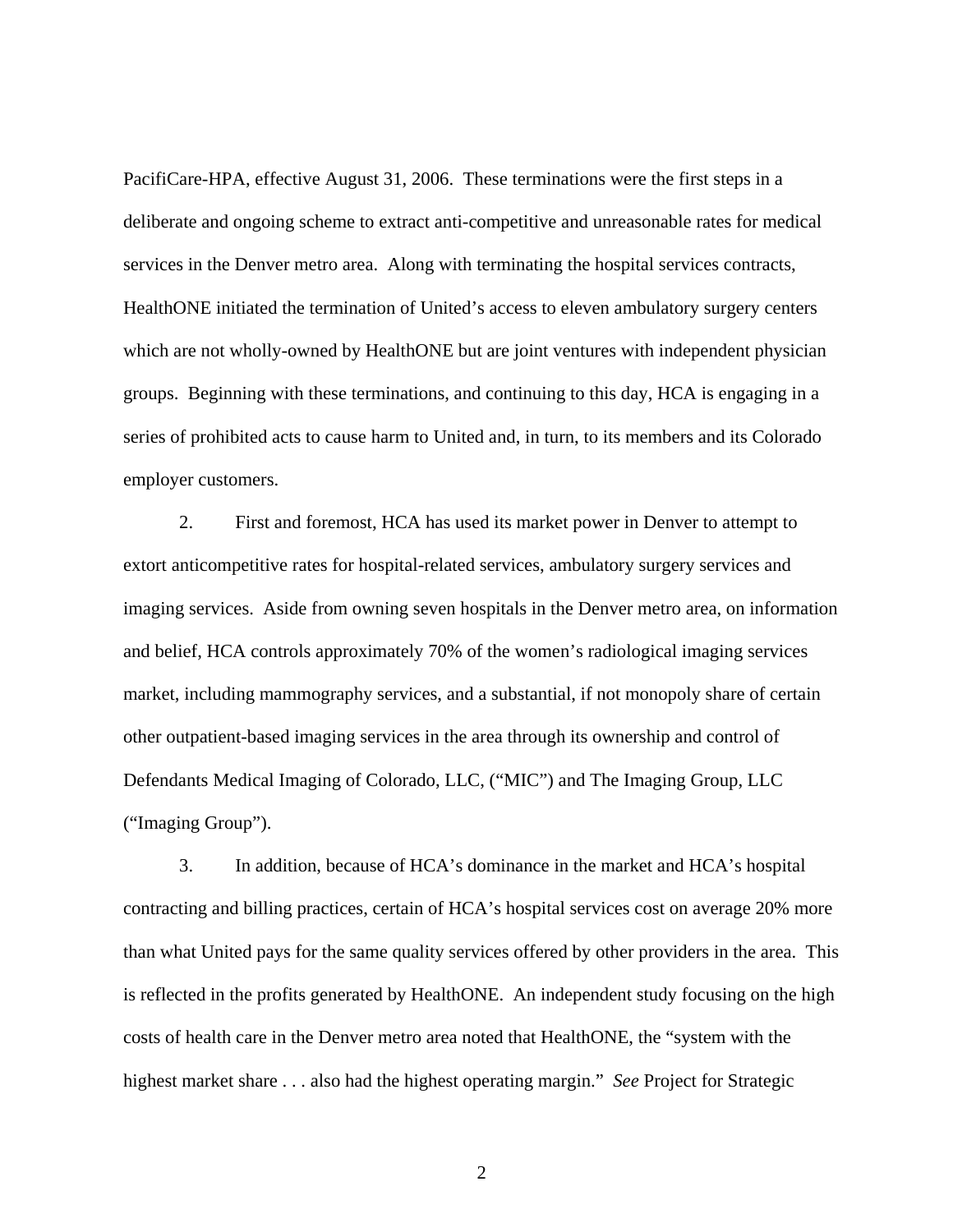Health Care Purchasing, a study for Colorado for Health Care, SKY HIGH HEALTH CARE COSTS IN THE MILE HIGH CITY, at 9 (September 2005). According to that study, the average hospital operating margin in the United States in 2003 was only 4%. *Id*. Based on 2003 government data, HealthONE's operating margin was 29%. *Id.* In the local market, HealthONE's operating margin in 2003 ranged from nearly 2.5 times higher to almost five times higher than the operating margins of its major hospital services competitors. *Id*.

4. In an effort to force United, and by extension its members and employer customers, to pay even more for HCA's services, HCA has tied contracts with its imaging centers to the hospital services contracts. Specifically, as negotiations were becoming more difficult, Leonard Kalm, Senior Vice President of Managed Care for HealthONE, sent an email to a third-party health care insurance broker encouraging the broker to go after United's business and informing the broker that "I am just about to term[inate] all the Invision/SallyJobe/Imaging Group locations that will remove 14 more sites from their network. This will eliminate about 70% of where mammographies are done today ..." HealthONE's actions will, in fact, deny United members in-network access to 70% of mammography services in Denver – an already scarce commodity. HCA then informed United that access to the imaging services would only be available to United members if an agreement (along the lines being proposed at the time by HCA) were to be reached on the hospital services contracts. Because of HCA's market power in mammography services, HCA is effectively demanding United to pay an "access fee" for United's members to have continued access to HCA's imaging services. This includes access to vital women's imaging services, such as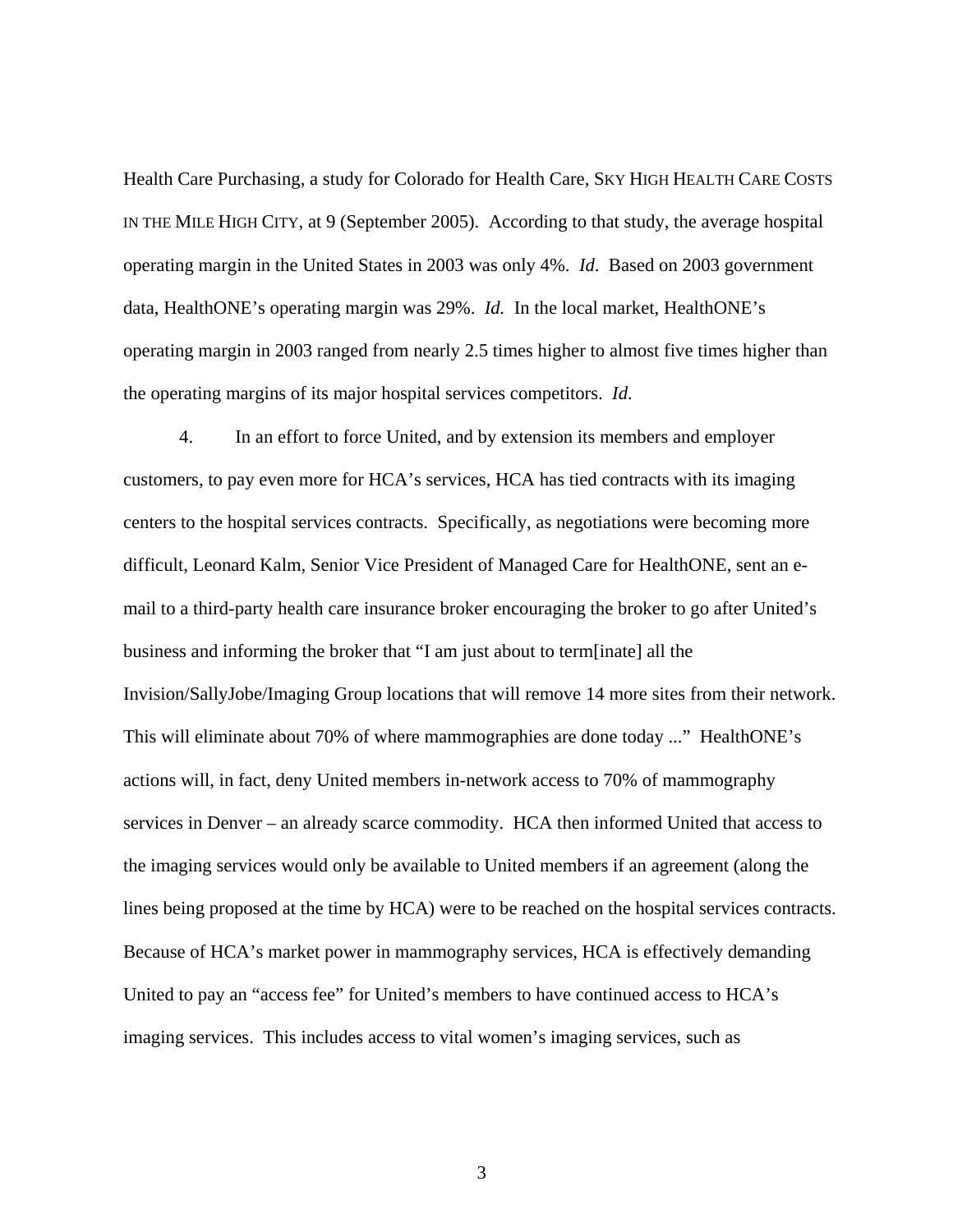mammography, resulting in substantially higher hospital service rates (the "Mammography Access Fee").

5. Further, in July 2006, HealthONE's Mr. Kalm distributed a highly confidential list of United's employer customers to United's competitors and aggressively encouraged insurance brokers to get United's employer customers to switch insurance carriers. In fact, in his e-mail communication to a third-party insurance broker, Mr. Kalm said "P[l]ease help move business. Call them. Go for it." Upon information and belief, HCA provided this confidential information so that United's customers would begin to switch carriers during critical insurance renewal periods, pressuring United to accede to HCA's unreasonable demands in negotiation out of fear that customers would switch because of the stalemate in negotiations.

6. Finally, after HCA's termination of the hospital contracts, HCA continued to pressure United to accept its unreasonable price demands for hospital services and the Mammography Access Fee. Most importantly, to cause financial hardship, fear, and potentially interrupt the cost-efficient provision of care to United's members, HCA barred United's Onsite Inpatient Care Advocate Nurses ("Nurse Advocates") from HCA's facilities and stopped notifying United of the status of its members in the HCA hospitals. Furthermore, HCA has declined to provide member room numbers when requested by United, thereby preventing United from directly contracting its members telephonically. The Nurse Advocates are a vital tool in coordinating disease management and care management programs. For example, within 24 to 48 hours prior to discharge, the Nurse Advocates ensure that United members have the appropriate medications to take home, are able to have follow-up appointments and understand the discharge instructions. The purpose of both the disease and care management programs is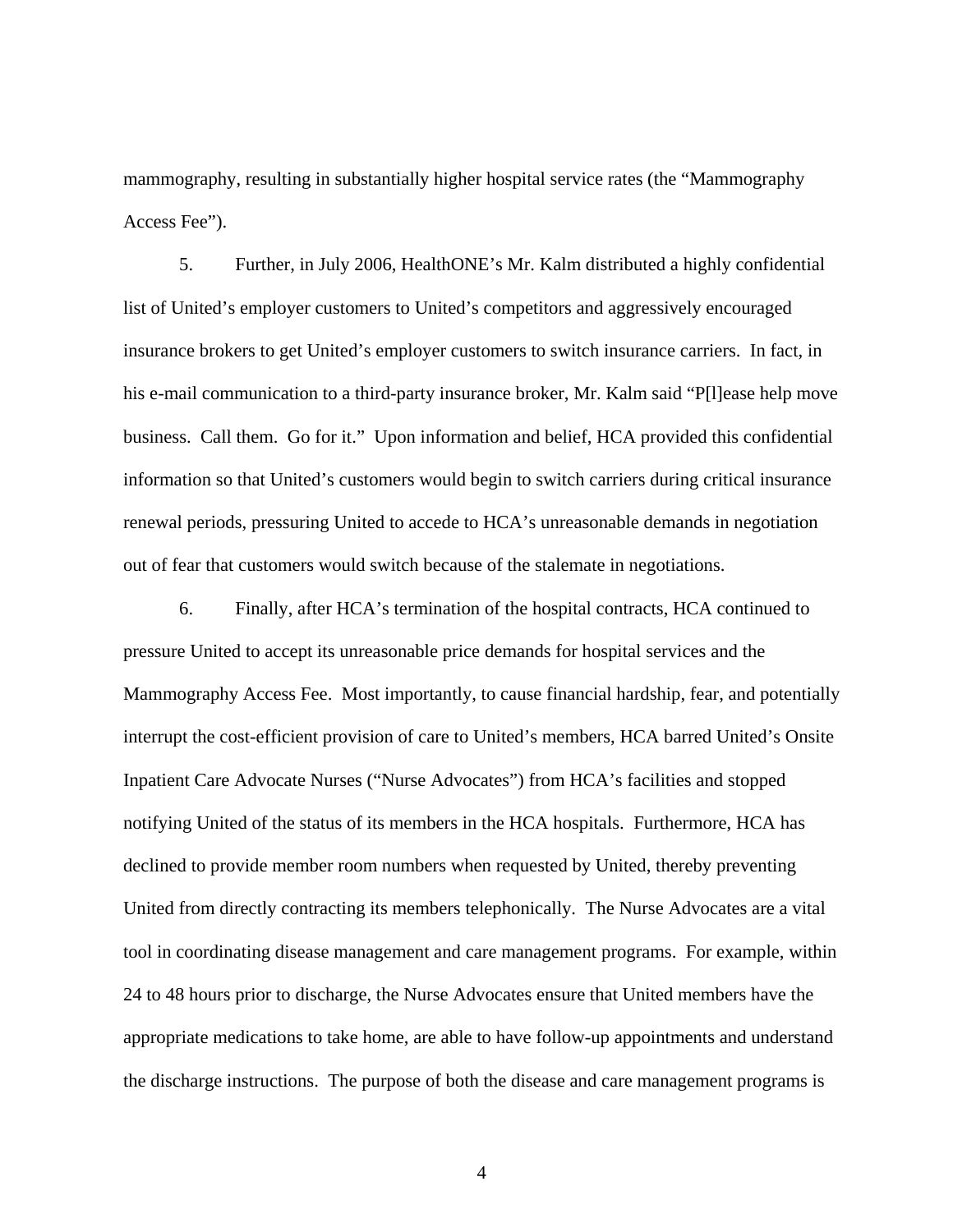to facilitate better and coordinated care to the patient, which translates to fewer trips to the hospital and ultimately lower health care costs. However, by barring the Nurse Advocates from its facilities and failing to even provide patient room numbers to United, HCA is frustrating the implementation of these disease management and care management programs. As a result, these patients may not realize the benefit of these programs (and, in addition, are exposed to much costlier care because HCA hospitals and the ancillary services that HCA provides are "out-of-network," as explained further in paragraph 7 below). By inhibiting these United programs and making coordination of care more difficult, HCA seeks to gain an advantage in its contract dispute with United at the expense of patients' health care experiences.

7. United's members face significantly greater personal financial exposure when care is provided by out-of-network providers than when it is provided by in-network or contracted providers due to: (1) out-of-network providers' ability to charge list prices which are much higher than the reduced contracted rates negotiated by payers with network providers, and (2) benefit plans that call for greater member liability when non-emergent out-of-network care is obtained. By inhibiting communication between United and its members whereby United can provide members information about available care options (including more affordable in-network care alternatives), HCA's actions deprive United members access to information that would enable them to maximize their health plan benefits and avoid potentially severe personal financial exposure. HCA can, therefore, charge its much higher list prices for its services as opposed to the more affordable in-network rates, thereby increasing HCA's own revenues and profits at the expense of United, its members and its Colorado employer customers.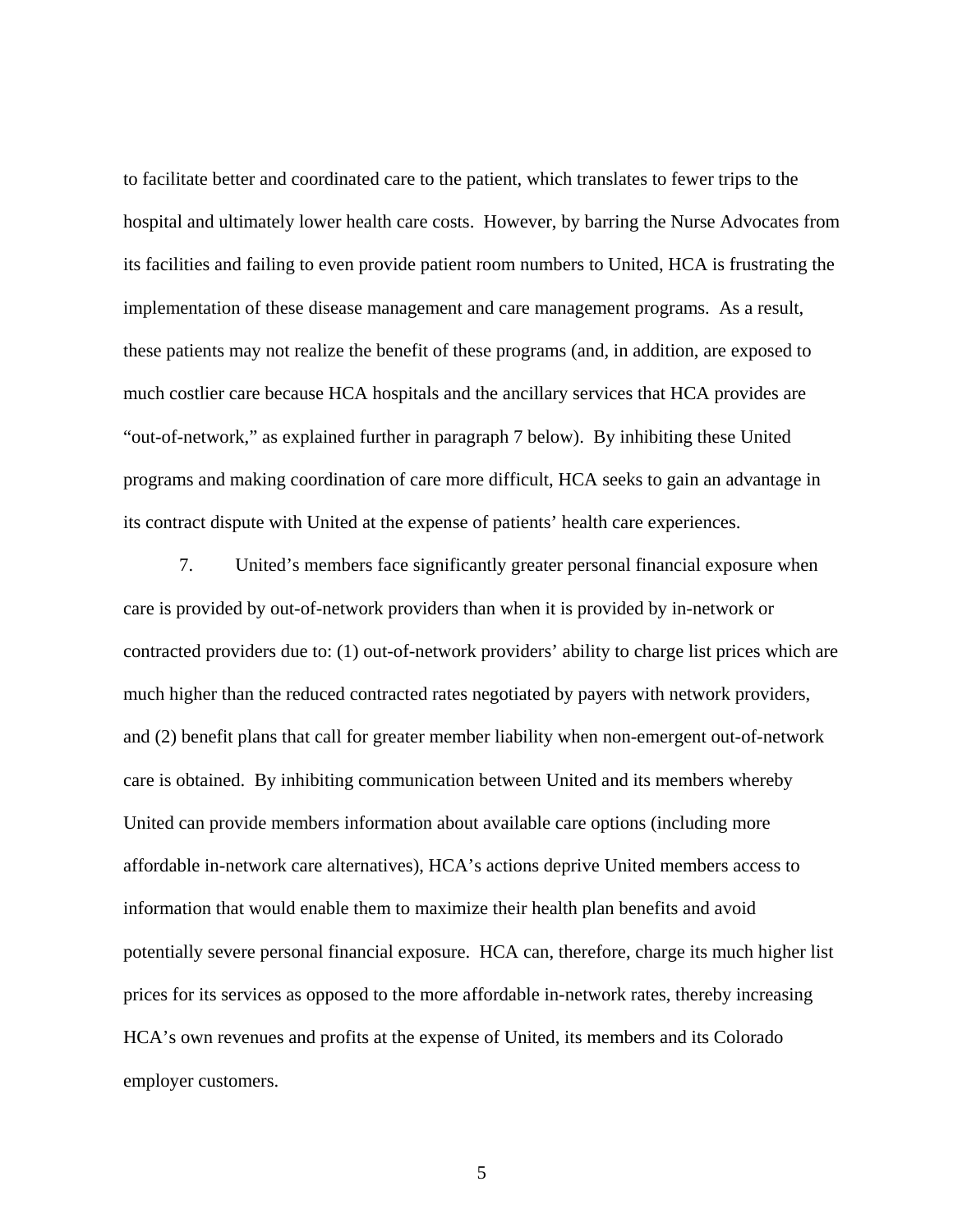8. Consistent with its interference between United's relationships with its members and employer customers, on information and belief, HCA also has threatened at least one physician group with financial retaliation if they transfer patients covered by United to United's in-network providers. On information and belief, HCA has also encouraged at least two physician groups to continue to send their patients covered by United to HealthONE claiming that they would provide care at "in-network" rates and waive any claims for out-of-network charges against the patients even though such behavior is impermissible.

9. Knowing the adverse financial impact its actions will have on patients and employers, HCA specifically protected its *own* employees whose health benefit services were covered by a contract with United. HCA's termination of the United hospital, surgical center and imaging facility agreements did *not* apply to HCA's own contract with United for the administration of health care services for HCA's employees. While hundreds of thousands of individuals and employer groups will be pressured with higher costs for out-of-network health care services at HCA, HCA and its employees are immune from such tactics.

#### **II. PARTIES, JURISDICTION AND VENUE**

10. Plaintiffs UHC-Colorado and PacifiCare are both Colorado corporations and licensed Colorado health maintenance organizations ("HMO"). Plaintiff UHIC is a Connecticut corporation and an insurance company with its principal place of business located Hartford, Connecticut. UHC-Colorado, PacifiCare and UHIC contract with providers like HCA to provide medical services at affordable rates for United's members throughout Colorado.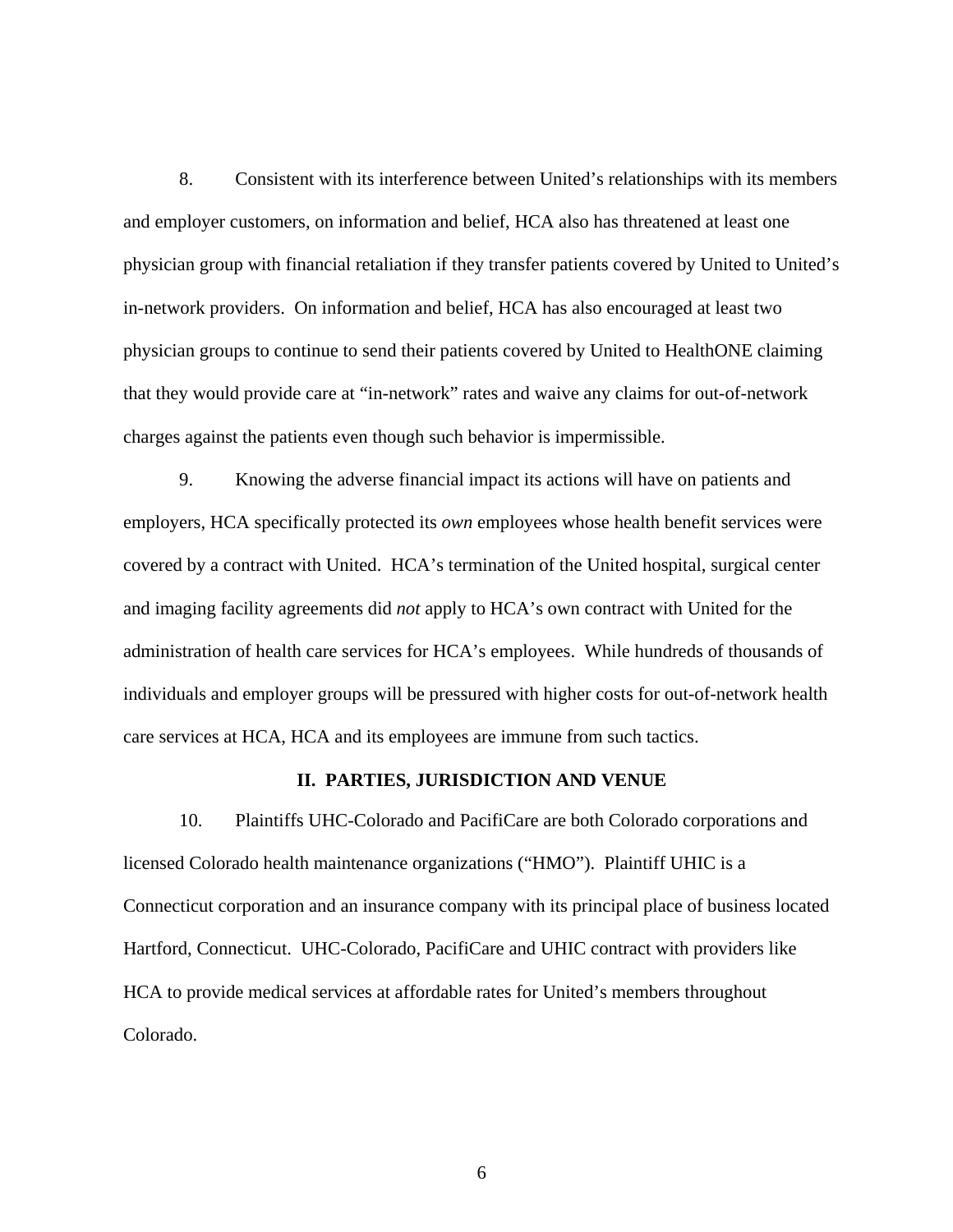11. Plaintiff PacifiCare-HPA is an Indiana corporation. PacifiCare-HPA provides health care administration services to employers who self-fund health care benefit plans in order for their employees to access health care services. PacifiCare-HPA also contracts with providers on behalf of such self-funded health plans.

12. Defendant HCA, Inc., is a corporation organized and existing pursuant to the laws of the state of Tennessee, with its principal place of business at One Park Plaza, Nashville TN, 37203. HCA, Inc., owns or manages over 191 hospitals and 82 outpatient surgery centers in 23 states, England, and Switzerland.

13. Defendant HealthOne, formerly Columbia-HealthONE, LLC, is a Colorado limited liability company. HealthONE is owned jointly by The Colorado Health Foundation, a Colorado nonprofit corporation, and HCA, Inc. HealthONE owns or has a substantial stake in 7 hospitals, 11 ambulatory surgery centers, and more than 30 outpatient clinics, in addition to 20 imaging facilities in the Denver Metro Area, as defined in paragraph 21 below.

14. Defendant HealthOne-Denver, formerly Columbia/HCA of Denver, Inc., is a Colorado corporation and a wholly-owned subsidiary of HCA, Inc. HealthONE-Denver manages the HealthONE health care facilities. HealthONE-Denver negotiates and enters payer contracts on behalf of the HealthONE health care facilities.

15. Defendants MIC and Imaging Group, are Colorado limited liability companies and majority-owned subsidiaries of HealthONE. Imaging Group and MIC provide imaging services in imaging facilities. Through Imaging Group and MIC, on information and belief, HealthONE controls 70 percent of the women's radiological imaging services market, specifically mammography services (hereinafter "women's imaging services"). Women's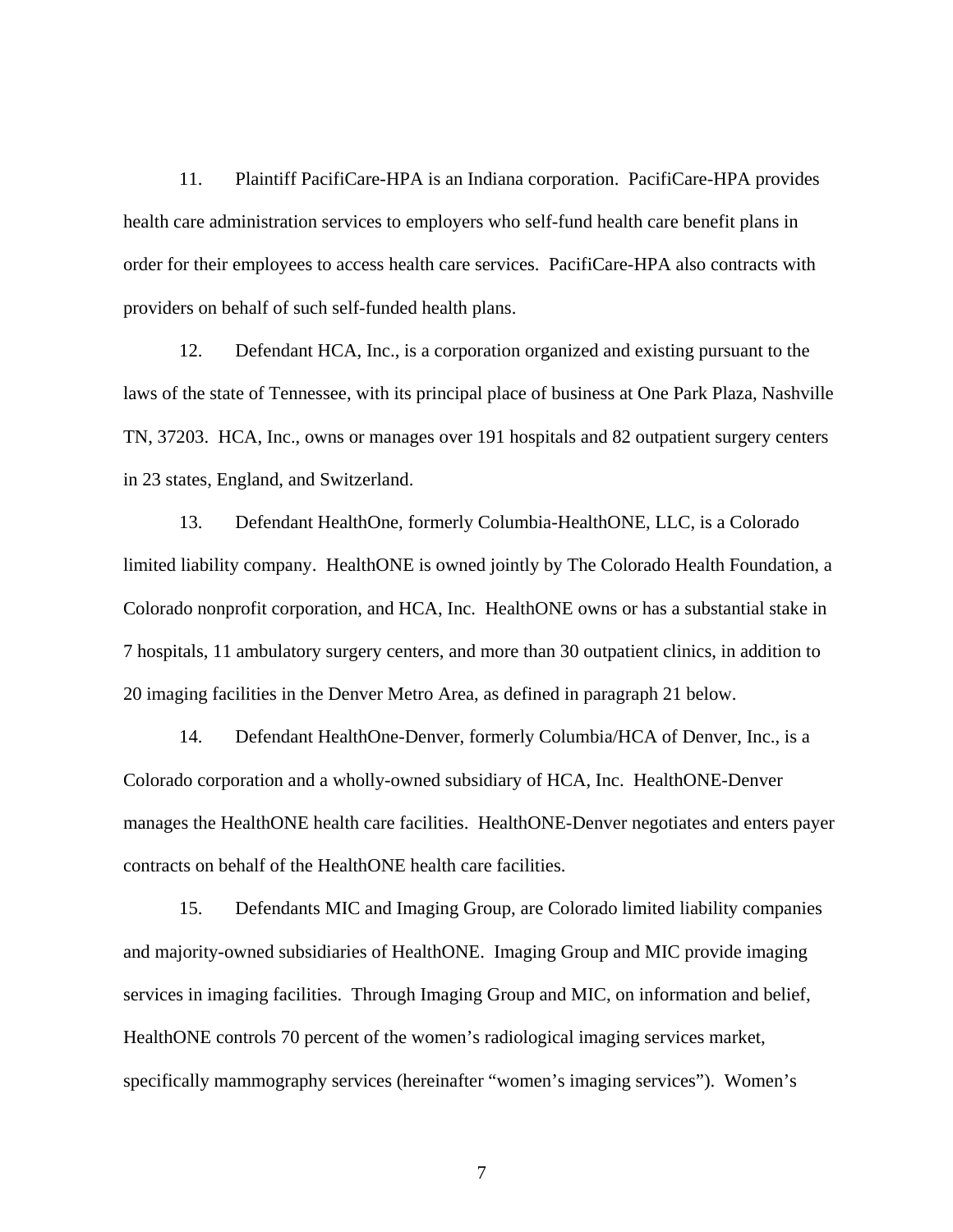imaging services are imaging services conducted on women to screen and diagnosis breastdisease, such as breast cancer, through the use of mammography and breast magnetic resonance imaging ("MRI").

16. This action arises pursuant to the antitrust laws of the United States, 15 U.S.C. §§ 2-7, 15 U.S.C. § 12 through 15 U.S.C § 27 and 29 U.S.C. § 52 and 29 U.S.C. § 53, and 18 U.S.C § 1830.

17. This Court has federal question jurisdiction of this action pursuant to 28 U.S.C. §§ 1331, 1337(a) because United seeks relief under the Sherman Act, the Clayton Act, and the Computer Fraud and Abuse Act, including remedies for antitrust violations. This Court has supplemental jurisdiction over the remaining claims pursuant to 28 U.S.C. § 1367.

18. General personal jurisdiction exists over each of Defendants because they have continuous and systematic contacts with this forum as a result of business regularly conducted within the State of Colorado and this judicial district via the operation of various hospitals, imaging facilities, and emergency centers in the Denver metro area. The Court also has specific personal jurisdiction over each of Defendants because their activities constitute antitrust violations and the unlawful disclosure and dissemination of United property occurred in the state of Colorado.

19. Venue is proper in this judicial district pursuant to 28 U.S.C. § 1391 because United has suffered injury in this judicial district and because the defendants have committed antitrust violations or other violations of Colorado or federal law in this judicial district.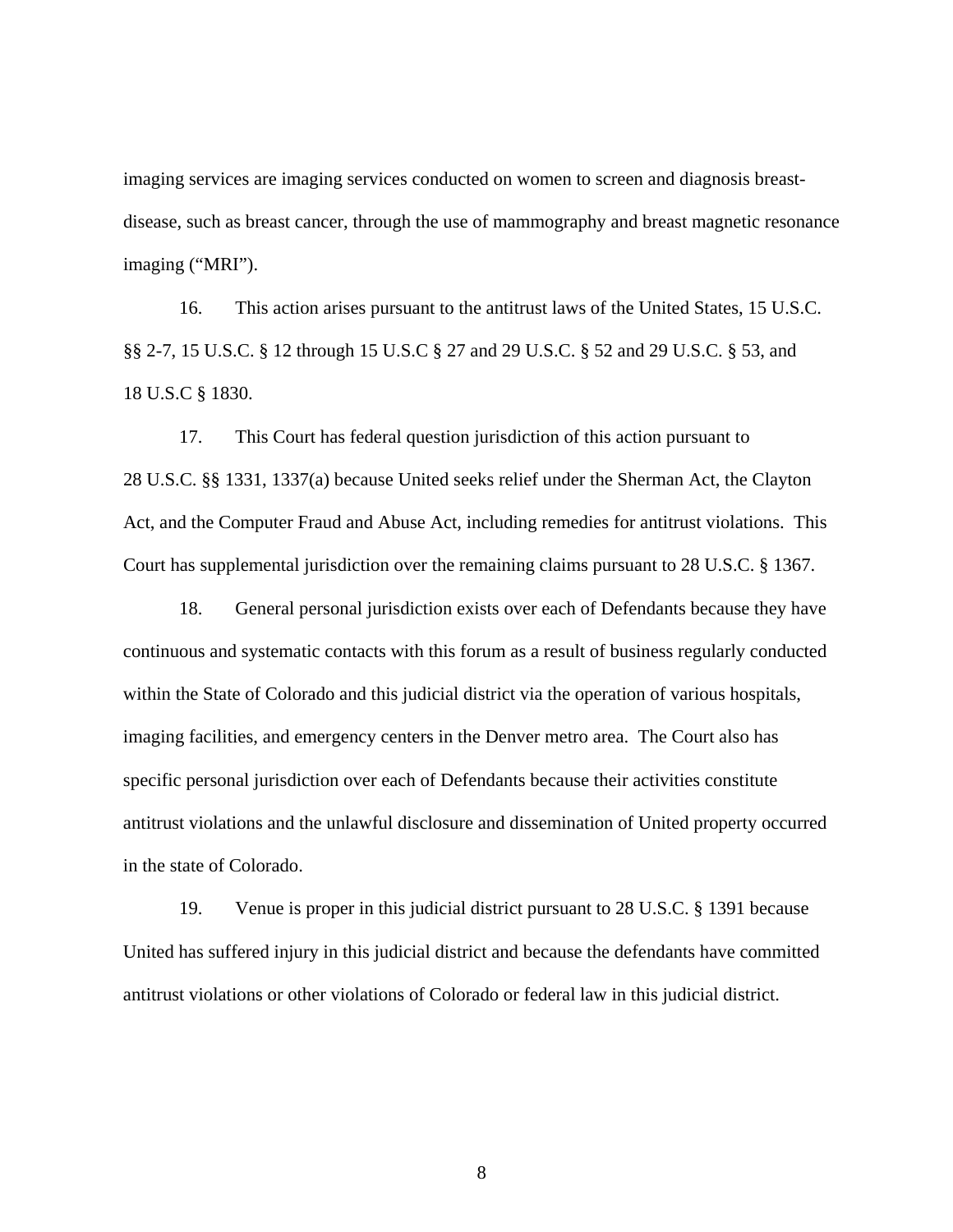### **III. INTERSTATE COMMERCE**

20. HCA provides general acute care hospital services, ambulatory surgery services, and imaging services in Colorado. These services include the provision or purchase of substantial goods and services in interstate commerce, including durable medical supplies and equipment, medical services, and pharmaceuticals. United sells HMO and health insurance products and administers claims for self-funded and fully-insured health plans to employer groups in Colorado and to multi-state employer groups requiring a national network of health care providers for their employees located in numerous states. United pays for goods and services in interstate commerce, including durable medical supplies and equipment, medical services, and pharmaceuticals. The unlawful acts alleged herein involve, affect, and occur in the flow of interstate commerce. All parties to this action are engaged in an industry affecting interstate commerce; namely the financing, provision, and access to or management of general acute care hospital services, ambulatory surgery services, and imaging services. These services affected by the unlawful acts charged in this Complaint affect interstate commerce in a not insubstantial manner.

#### **IV. MARKET BACKGROUND**

21. Prior to 1995, HCA, Inc., owned three hospitals in the Denver Metro Area: Aurora Regional Medical Center, North Suburban Medical Center, and Rose Medical Center. At the same time, The Colorado Health Alliance, formerly known as HealthONE Alliance ("CHF"), owned five hospitals: Presbyterian/St. Luke's Medical Center; Spalding Rehabilitation Hospital; Bethesda Psychiatric Hospitals; Presbyterian/Aurora Medical Centers; and Swedish Medical Center. In 1995, HCA, Inc., and CHF became joint partners in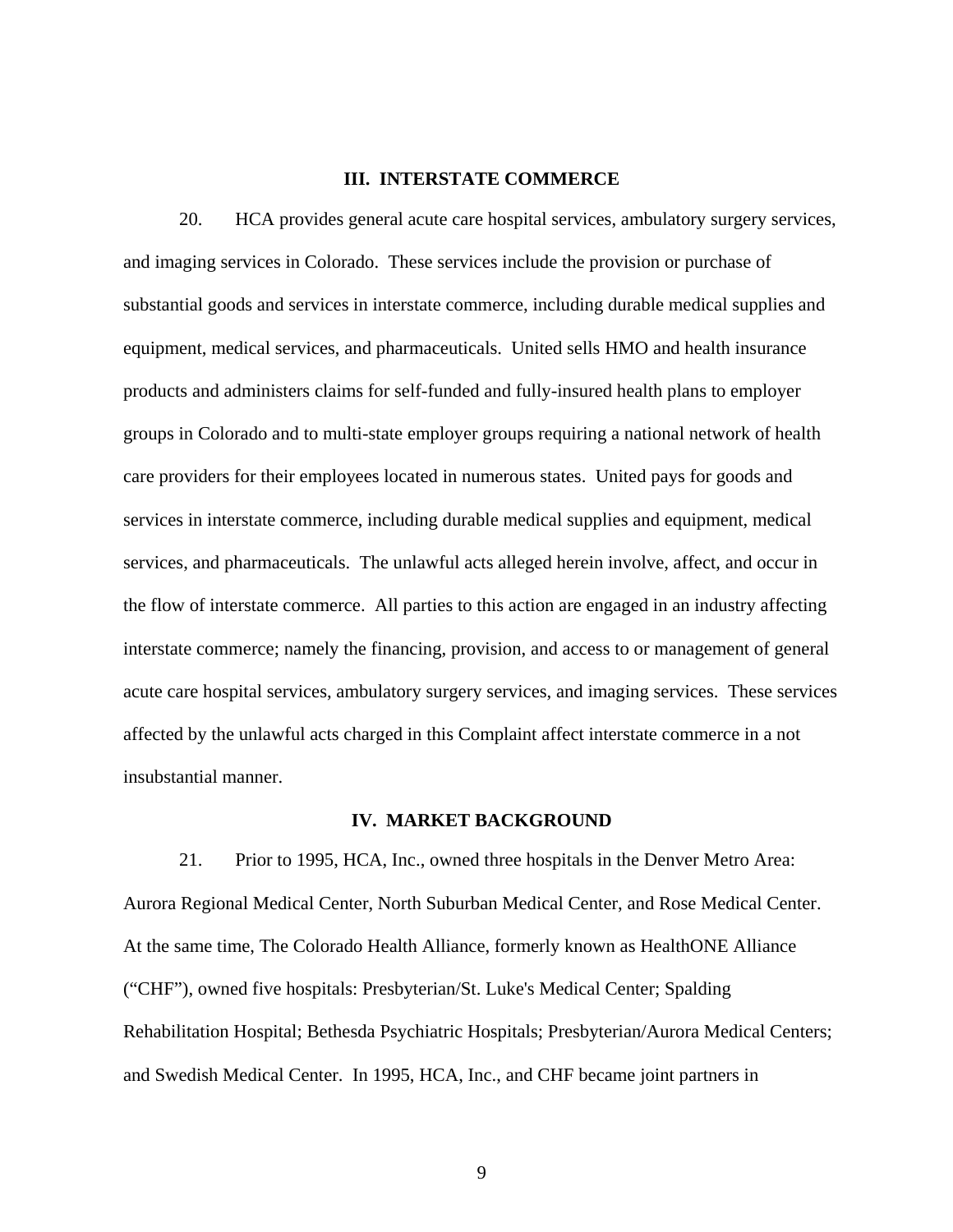HCA/HealthONE, LLC, contributing their respective hospitals to the venture. HCA, Inc., and CHF jointly govern HealthONE. HCA, Inc. is responsible for all management activities of HealthONE, including, but not limited to, negotiating contracts on behalf of all of the HealthONE hospitals.

22. Through its ownership in HealthONE, HCA, Inc. owns or operates eleven hospitals throughout Colorado, seven of which are within the Denver Metro Area. The "Denver Metro Area" includes the City of Denver and is comprised of the following six counties: Adams, Arapahoe, Broomfield, Denver, Douglas, and Jefferson. Specifically, the HCA hospitals in the Denver Metro Area are: The Medical Center of Aurora, North Suburban Medical Center, Presbyterian/St. Luke's Medical Center, Rose Medical Center, Sky Ridge Medical Center, Spalding Rehabilitation Hospital, and Swedish Medical Center (collectively the "HCA Hospitals"). Each of the HCA Hospitals provides general acute care hospital services. HCA Hospitals operate a total of 2,249 licensed hospital beds. HCA Hospitals are affiliated with 3,000 physicians. As its states on its website, HealthONE is "the largest healthcare system in metro Denver with seven hospitals, 11 ambulatory surgery centers and more than 30 outpatient clinics."

23. Within the Denver Metro Area, HCA, through the HCA Hospitals, holds at least 31 to 40 percent of the available general acute care hospital beds and has at least a 35 percent share of the hospital services market based on inpatient discharges.

24. HCA is the predominant provider of imaging services in the Denver Metro Area. HCA owns or controls at least 20 imaging facilities throughout the Denver Metro Area. By its own admission, HCA has 70 percent of the market share for women's imaging services,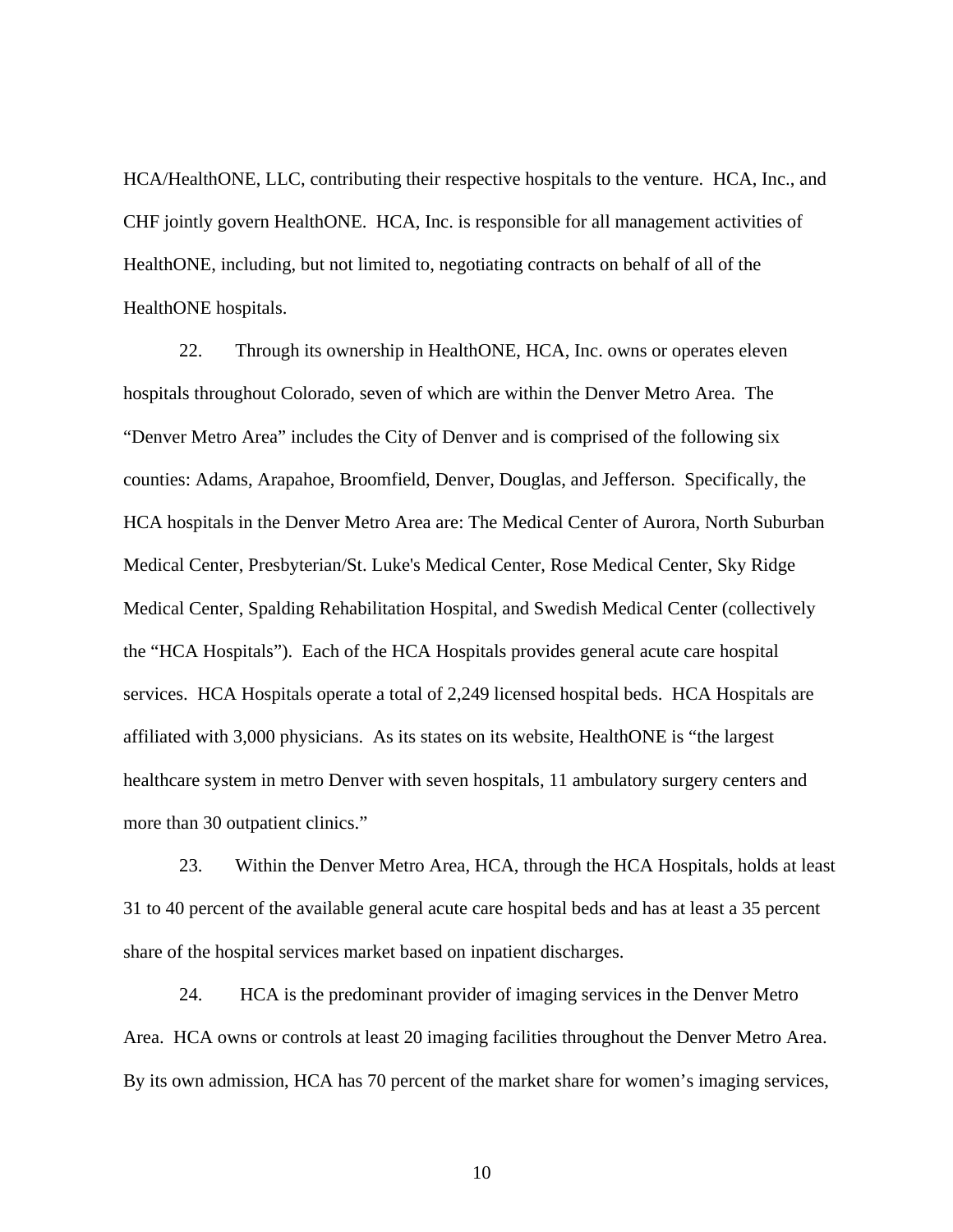including, but not limited to, mammography services, and a substantial, if not monopoly, market share of certain other imaging services. Currently, there is a substantial wait for women to receive mammograms in the Denver Metro Area.

25. Barriers to entry by a new competitor in the market for general acute care hospital services and in the market for women's imaging services in the Denver Metro Area are high. These barriers include state licensing requirements, high investment costs, and the control of segments of the general acute care hospital market and the women's imaging services market by HCA through physician alignment, by HCA's direct employment of, or exclusive contracts with, a limited number of available physicians.

26. Specifically, as an example of HealthONE's efforts to control physician groups and to limit competition in the market, on information and belief, each of the HealthONE surgical centers is a joint venture between HealthONE and large physician groups in which ventures HealthONE has a majority ownership interest. By linking the HealthONE hospital services with the HealthONE joint venture surgical services, HealthONE controls other providers and forces payers, such as United, to take an "all or nothing" deal, resulting in inflated rates.

27. In addition, on information and belief, HealthONE has used exclusive contracting with third-party payers to prevent competition in imaging services, generally, and women's imaging services, specifically. Through its market power in imaging services, HealthONE demands payers to exclusively contract with it for imaging services in order for the payers to receive discounts from HealthONE's list prices. As a result of such exclusive contracting, payers have agreed not to contract with any other imaging provider within a given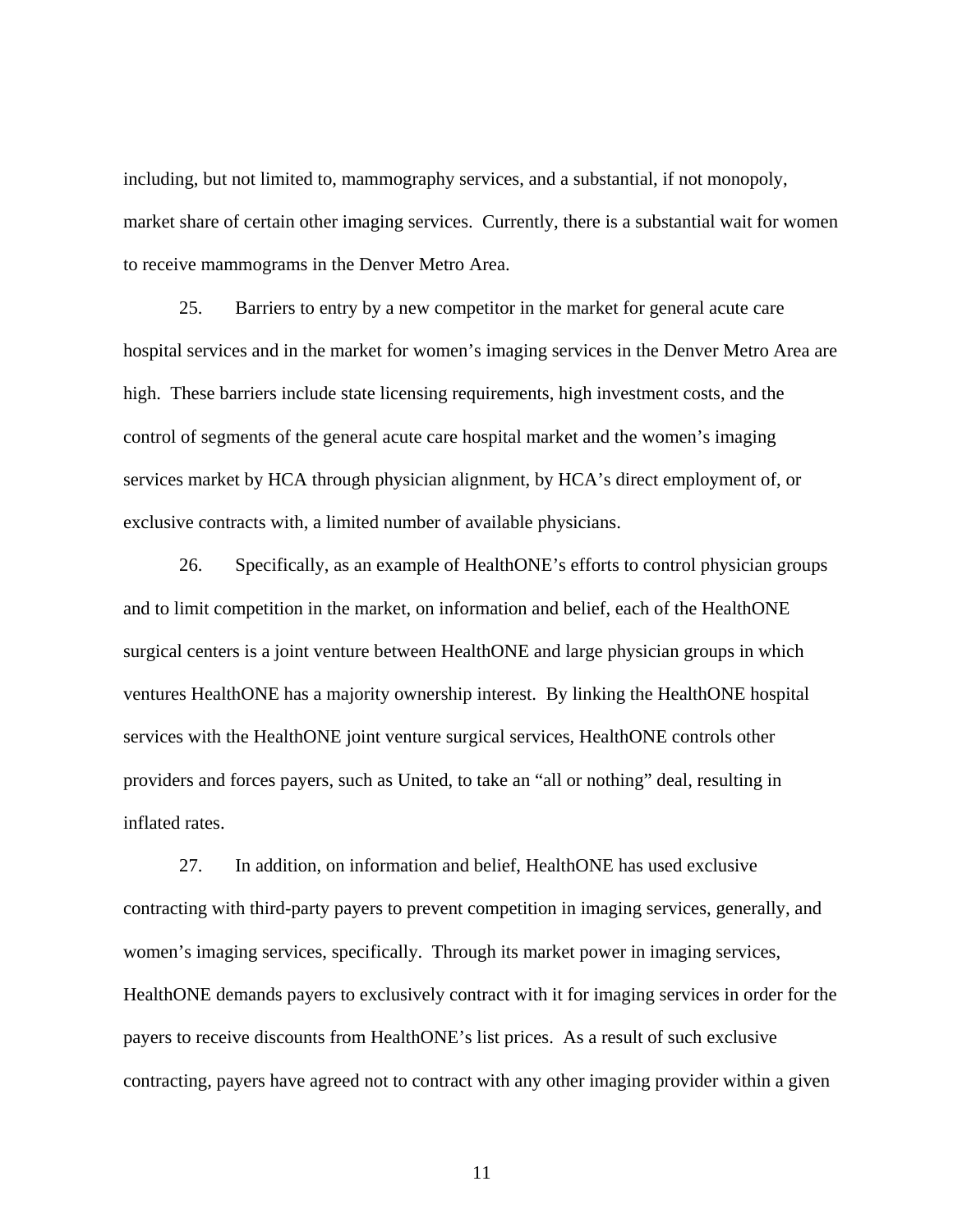geographic area, essentially creating a "competition free" zone for HealthONE and its imaging services. Prospective competitors in imaging services are left out of payer networks and, therefore, are at a distinct competitive disadvantage as compared to HealthONE.

### **V. ANTICOMPETITIVE BEHAVIOR BY DEFENDANTS**

28. Since 1998, UHC-Colorado has contracted with HCA for the provision of general acute care hospital services and ambulatory surgery services through a certain United HealthCare of Colorado Hospital Participation Agreement (the "UHC Agreement"). Since 1996, PacifiCare-HPA has contracted with HCA for the provision of general acute care hospital services and ambulatory surgery services through a certain Hospital Services Agreement (the "PacifiCare-HPA Agreement"). In 2002, PacifiCare also entered into a Hospital Services Agreement with HCA (the "PacifiCare Agreement"). Collectively, the UHC Agreement, the PacifiCare-HPA Agreement, and the PacifiCare Agreements are referred to herein as "Hospital Agreements."

29. Payment for health care services differs from payment for most other types of services. Providers, such as hospitals, establish the prices they will charge for certain services. These prices are generally known as the provider's "list charges." Irrespective of the provider's list charges, government payers of health care services, such as Medicare and Medicaid, determine the amounts they will pay providers, which is typically a fraction of the provider's list charges.

30. Commercial payers, such as health insurance companies and HMOs, typically negotiate significant discounts with providers to arrive at an effective price that these payers will pay. As such, the provider's list charges are not the relevant prices to determine what the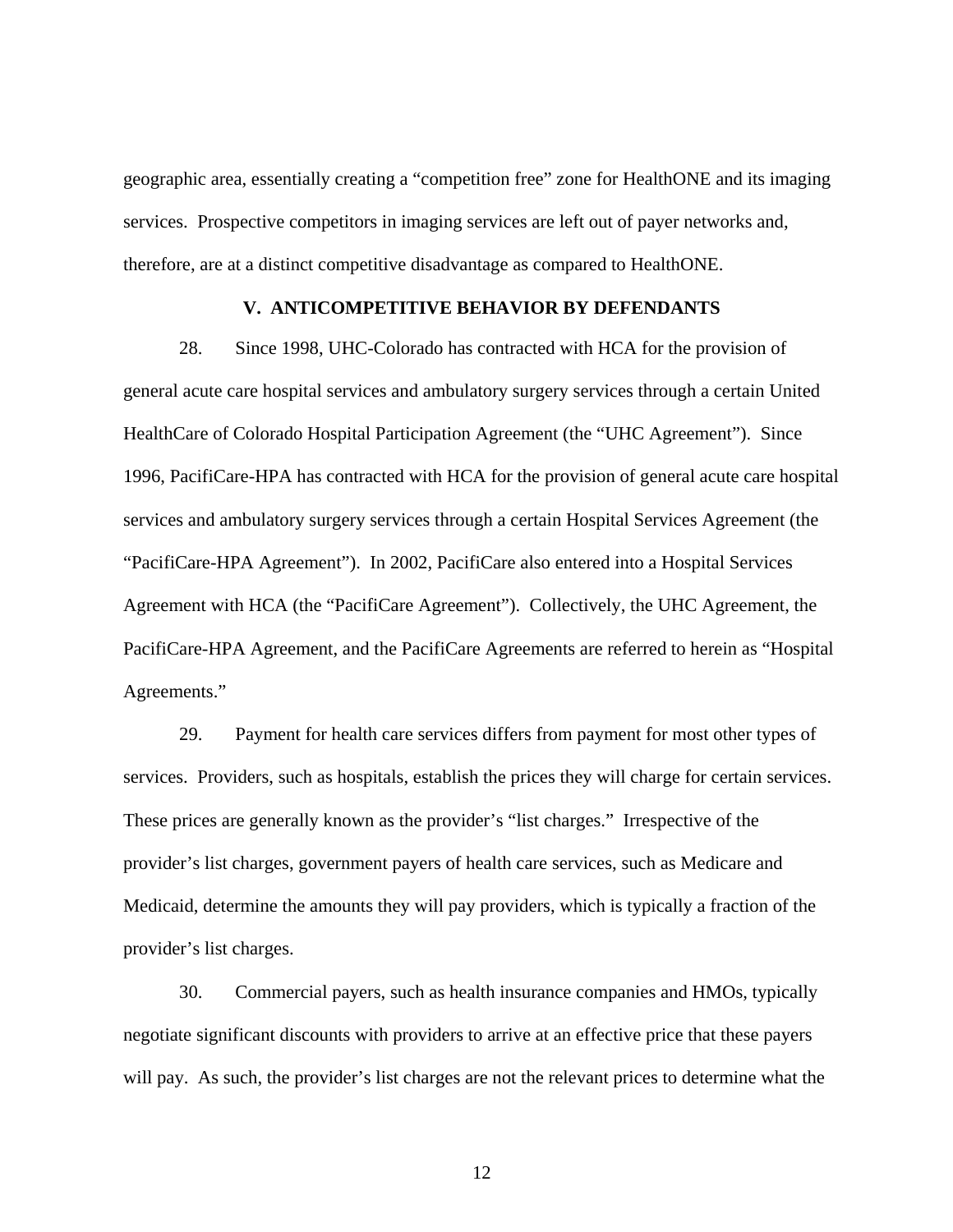actual market price is for a given provider's health care services. Rather, the discounted rate is, generally, the actual price paid for health care services provided to commercially insured patients. This is true because contracts between hospitals and commercial payers generally provide that, except for certain non-covered services, co-payments, or deductibles, the members covered by the commercial payers do not have to pay the difference between the list charges and the negotiated discounted rate.

31. Under managed care plans, such as HMOs or preferred provider organizations, payers will enter "participating provider contracts" with providers, such as hospitals or imaging facilities, who agree to be part of a "network" of providers offering care to members at a negotiated discounted rate. Under the terms of their managed care plans ("Member Benefit Contracts"), members seeking care from network providers have either no payments or limited payments for the health care services provided. If members seek non-emergent care from providers who do not have a participating provider agreement, *i.e.,* providers who are "out-ofnetwork," members typically have to pay a much greater portion (or in some cases all) of the health care costs, and payers often pay such providers at higher rates of reimbursement than innetwork, participating providers. Network providers accept the in-network rate as payment in full. Out-of-network providers bill patients for the difference between their billed charges and the amount received as out-of-network reimbursement from the payer.

32. On or about December 5, 2005, HCA terminated the UHC Agreement, effective August 31, 2006, with "the intent of negotiations in the first quarter of 2006 on an Amendment that would become effective on 01 September 2006." Similarly, on or about June 1, 2006, HCA terminated the PacifiCare Agreement and the PacifiCare-HPA Agreement, also effective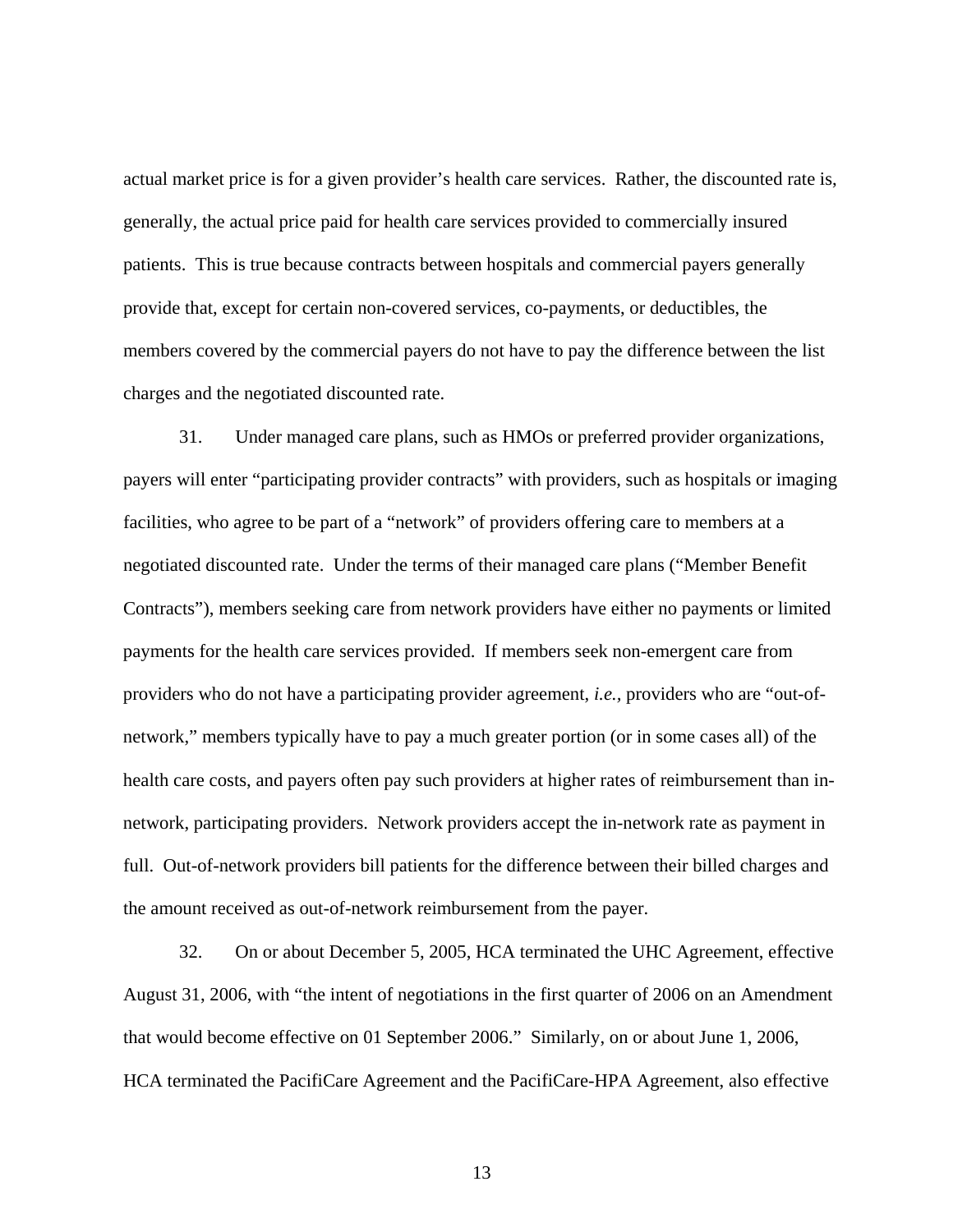August 31, 2006. HCA has repeatedly threatened to terminate and, in fact, has terminated the Hospital Agreements for the purpose of renegotiating substantially higher reimbursement rates.

33. Since at least 2004, HCA's hospital rates charged to United have been disproportionately higher than those of other competing hospitals. Due to its significant market share in the Denver Metro Area, its "locking-up" of physician groups through its surgical center joint ventures, its contracting and billing practices, and its market share in women's imaging services, HCA imposes significant price increases on consumers and on private payers, such as United, in their purchase of health care services for their members. In 2006, HCA's hospital rates paid by United for certain services have been on average 20 percent higher than the rates United pays other competing hospitals for the same quality services. In addition, HCA's annual rate increases charged to United have been higher than market rate increases. With respect to mammography services, HCA's list prices for United are over twice the list prices of non-HCA facilities for United in the Denver Metro Area.

34. During the latest round of failed negotiations, HCA demanded a rate increase for commercial business in excess of 35 percent over the next four years. HCA's final demand totaled over \$30 million *above the rate increases* United was willing to accept on behalf of its members and employer customers. United refused HCA's demand. In response, HCA terminated the Hospital Agreements effective midnight August 31, 2006.

## **VI. UNLAWFUL BEHAVIOR TO MAINTAIN MONOPOLY POWER IN IMAGING SERVICES HELD BY DEFENDANT**

35. HCA did not simply stop at terminating the Hospital Agreements to force higher-than-market rates. In addition to HCA's demand to maintain its above market pricing of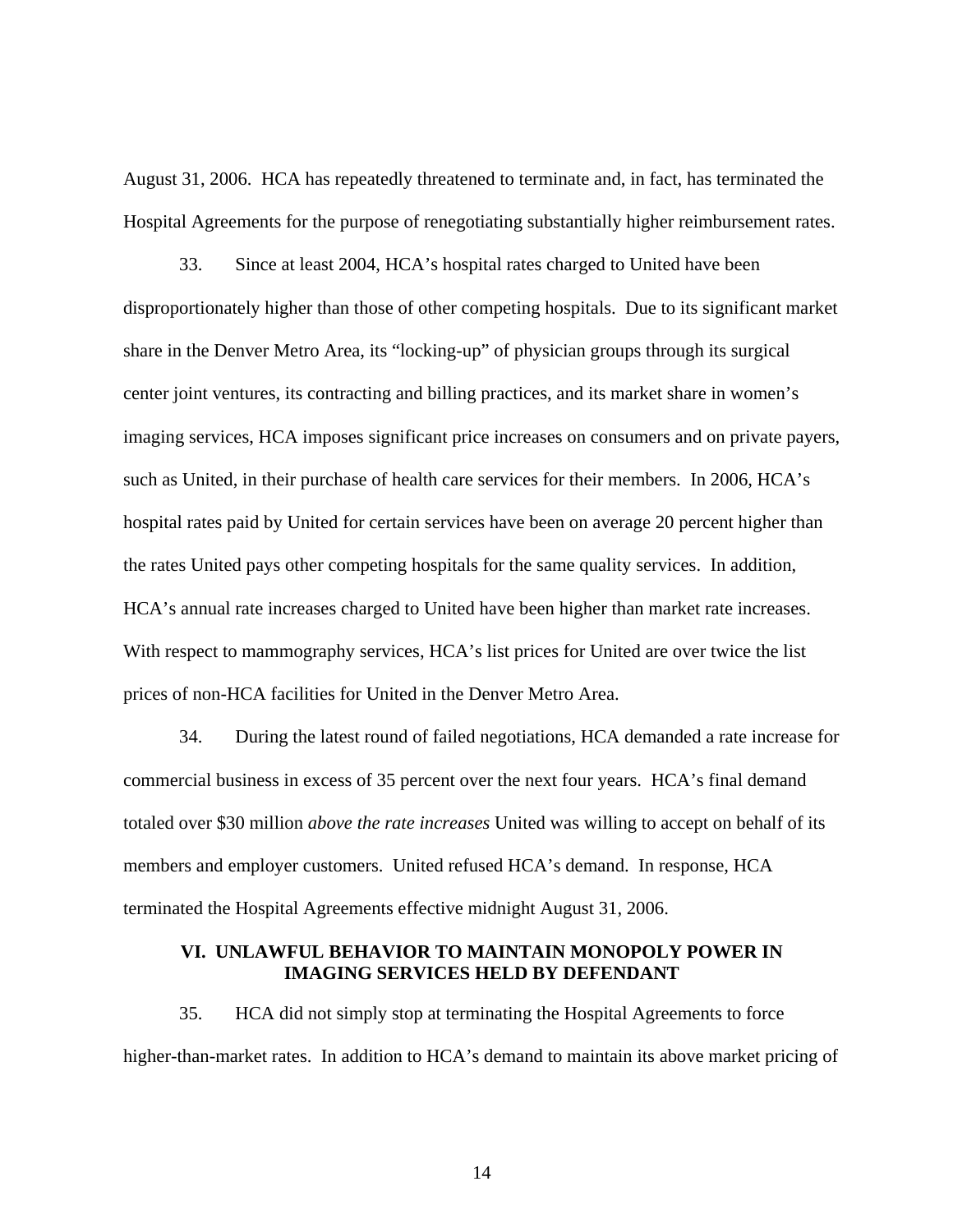general acute care hospital services, HCA took other measures to punish United, its members and its employer customers.

36. HCA is seeking to use its market power in the women's and certain other imaging services market to maintain its market share in the general acute care hospital services market, to maintain its monopoly power in women's imaging services, and to extract higher rate increases from United, its members and its employer customers.

37. UHC-Colorado and PacifiCare are parties to certain provider agreements with MIC and with Imaging Group for the provision of imaging services, including but not limited to women's imaging services, to United members (the "Imaging Agreements"). The negotiations concerning the Imaging Agreements have historically been separate and apart from the Hospital Agreements negotiations.

38. Following final termination of the Hospital Agreements by HCA, HCA separately caused the termination of the Imaging Agreements.

39. On August 9, 2006, MIC notified United that HCA "has informed [United] that the [MIC] diagnostic centers shall be included in the [Hospital Agreement] currently being negotiated. In the event that an agreement is reached, the rates of the [MIC] centers will become effective on the effective date of the [Hospital Agreement]. If no agreement is reached then the [MIC] centers will be out of network on the termination effective dates mentioned above."

40. Similarly, on August 11, 2006, Imaging Group notified United that Imaging Group centers "will become non-participating [providers] with [United] as of 09 November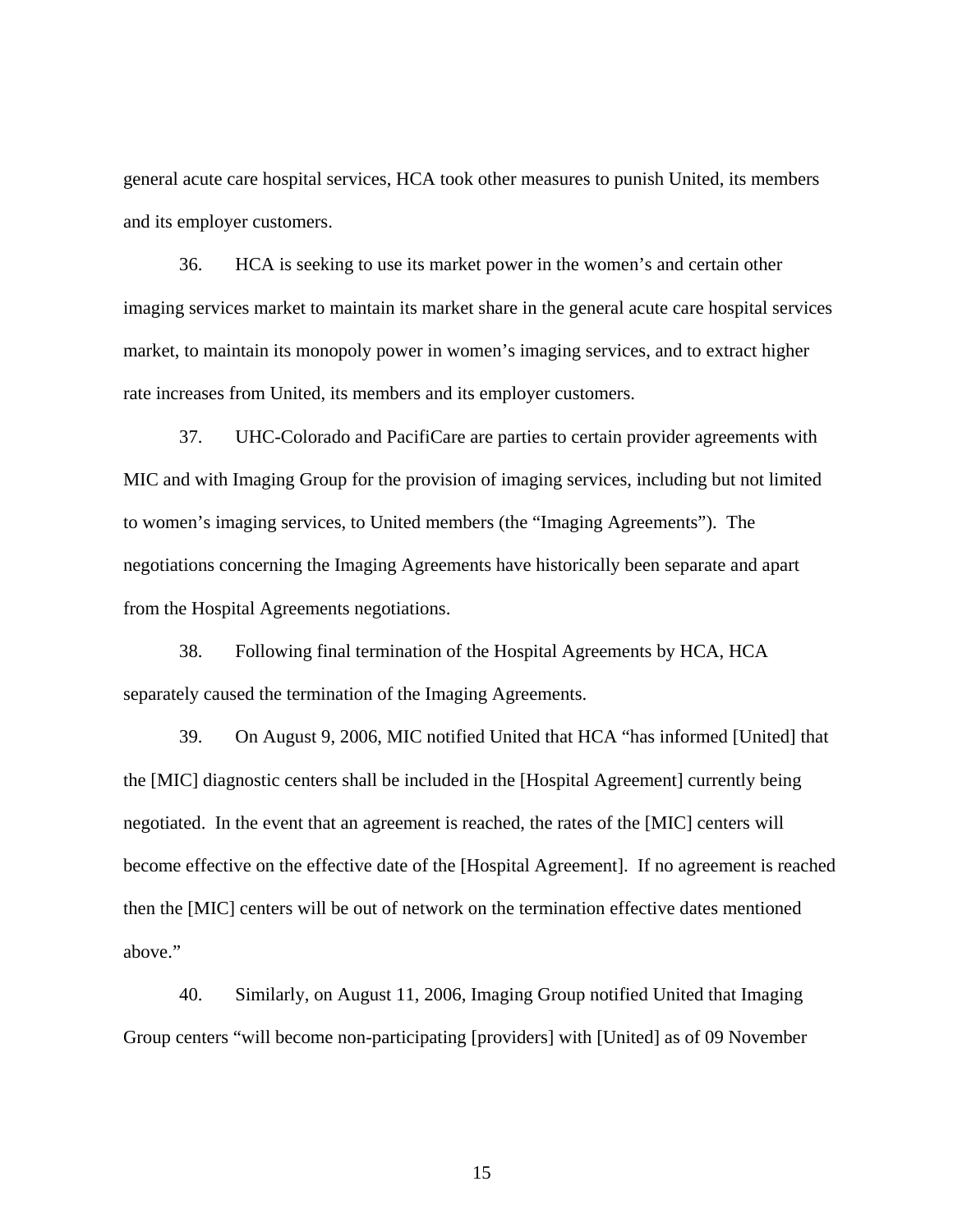2006. In the event that negotiations successfully conclude with [United], Imaging Group centers will be included in the new agreement."

41. The Imaging Agreements were now tied to the Hospital Agreements. That is, if United wanted the HCA imaging facilities to remain within the United network, then United must agree to the terms demanded by HCA under the Hospital Agreements. Because of HCA's market power in certain imaging services, United must pay HCA the Mammography Access Fee in order for United's members to have continued access to these imaging services, including vital women's imaging services, such as mammography.

42. If United does not enter into a new Hospital Agreement with HCA and pay the Mammography Access Fee, United and its employer customers and members will be faced with an even greater, more serious financial burden. If HCA is permitted to refuse to enter into a new Hospital Agreement, except on terms which maintain its above market prices and which effectively tie access to imaging services to such higher hospital rates through the Mammography Access Fee, HCA will be able to bill its list charges which are significantly higher than any other provider in the Denver Metro Area, and members and employers will be responsible for paying all costs in excess of members' out-of-network benefits for nonemergent services. A result of HCA's actions will be higher prices for United, its members and its employer customers.

43. Due to HCA's market share in imaging services and the current lack of readily accessible alternatives for women's imaging services such as mammography, United's members will be forced to use HCA facilities in an out-of-network capacity, in spite of the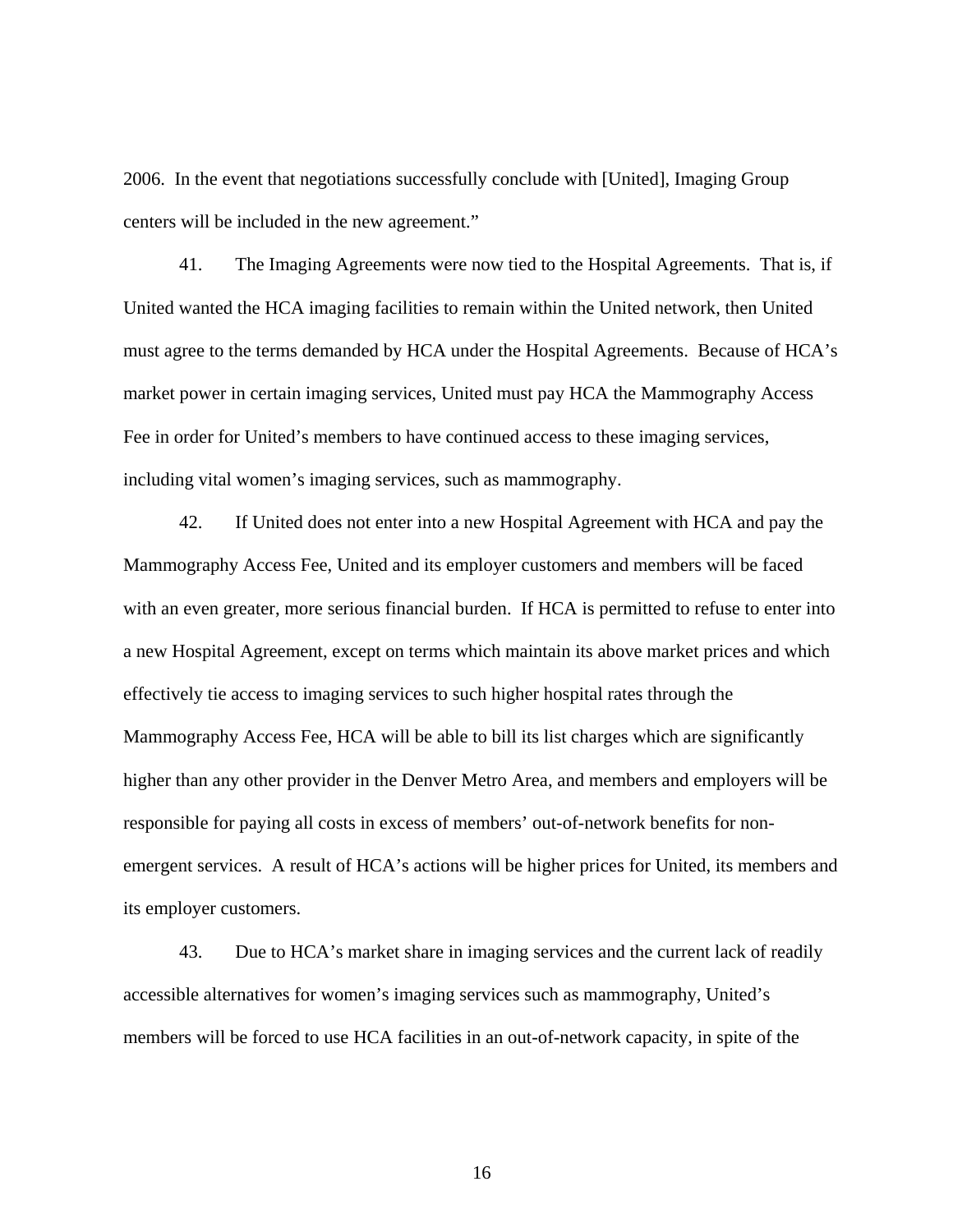higher rates, or they will be faced with even longer waits for certain imaging services, within the attendant increased health risks of delayed diagnosis and treatment.

# **VII. OTHER PREDATORY AND UNLAWFUL ACTS: UNLAWFUL DISTRIBUTION OF UNITED CUSTOMER INFORMATION AND INTERFERENCE WITH UNITED MEMBERS AND OTHER NETWORK PROVIDERS TO PUNISH UNITED AND MAINTAIN HIGH PRICES**

44. In addition to its attempts to maintain its market power in certain imaging services, including women's imaging services such as mammography, its abuse of market power through its Mammography Access Fee demand, and its efforts to obtain and maintain above market rates for hospital services, HCA has also: (1) unlawfully disseminated confidential information to United's competitors without authorization; (2) directly interfered with United's contractual obligations to communicate with its members so that they can have continued access to cost-efficient care and avoid potentially significant personal liability for costs associated with out-of-network care; (3) threatened existing physician group network providers and encouraged others to send United members to HealthONE; and (4) publicly acted to encourage United members and employer customers to take their business to other insurers who presumably are willing to pay HCA's above market rates, all as a part of a scheme to punish United for refusing to continue to pay above market rates.

### **A. Disclosure of Customer Data: Proving Intent to Leverage Imaging Services and to Punish United by Undermining its Business**

45. HCA made its intent clear to connect the negotiations on the Hospital Agreements to United's members' continued access to HCA's imaging services. On July 21, 2006, during the ongoing contract negotiations between the parties, Leonard Kalm, Senior Vice President of Managed Care for HealthONE, sent an e-mail to a third-party health care insurance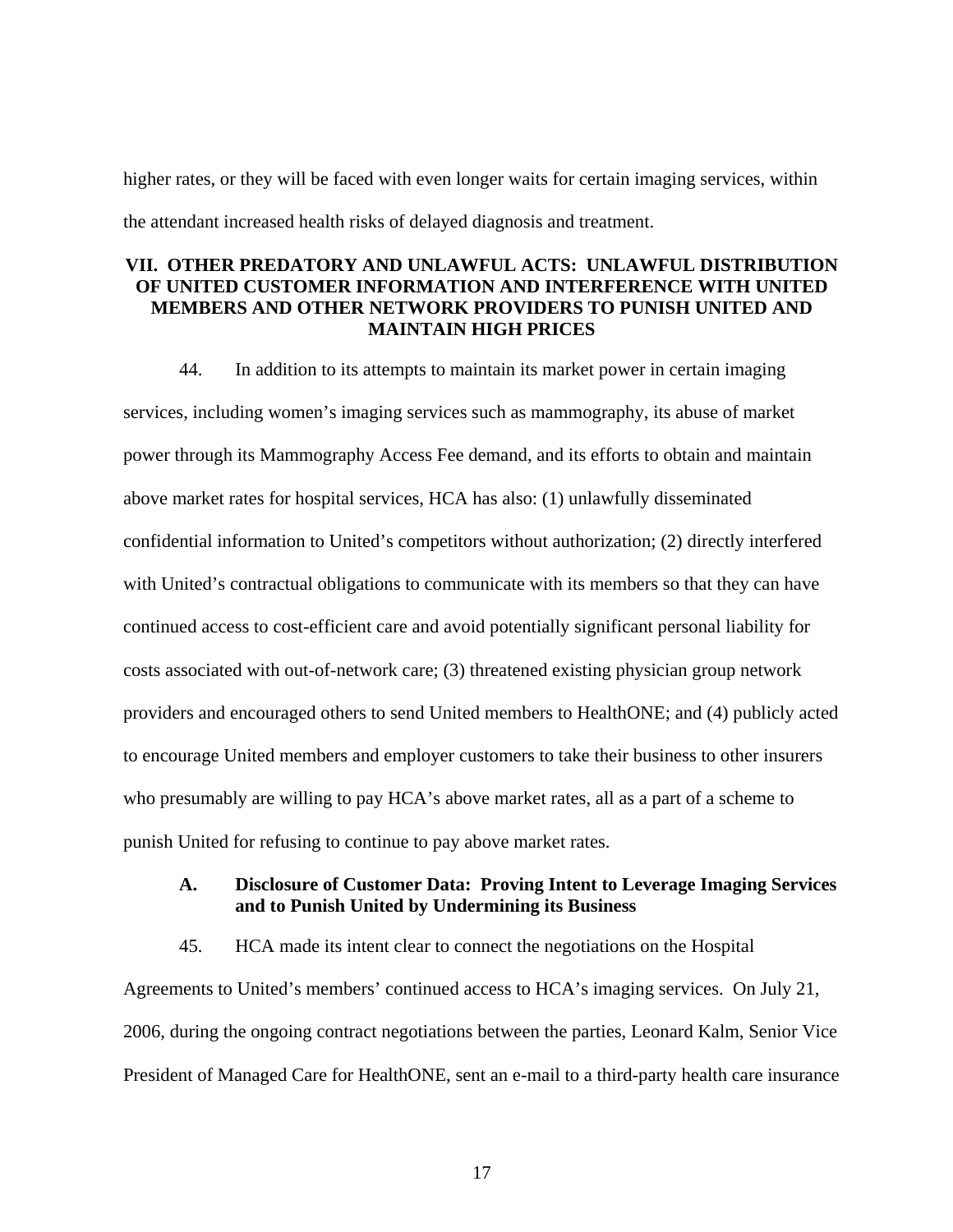broker who sells insurance coverage to employers on behalf of United's competitors, to address the state of negotiations concerning the Hospital Agreements.

46. In the e-mail message, Mr. Kalm stated the following:

 $[T<sub>O</sub>:$ ] – I honestly give this an 80% chance of going to termination on 9/1. We met for 12 hours with no success, and both parties are preparing for 9/1. They are trying to redirect care, inform [patients]; we are telling docs not to move.; telling employers to complain, and *I am just about to term all the Invision/SallyJobe/Imaging Group locations that will remove 14 more sites from their network. This will eliminate about 70% of where mammographies are done today and really the top-notch quality sites*. . . .

(Emphasis added.)

47. Upon information and belief, Mr. Kalm disclosed further details of the negotiations that included proprietary business information of United.

48. After arming the third-party health care insurance broker with this information,

Mr. Kalm informed that person that he/she should obtain a list of United customers ("500 employer groups") that Mr. Kalm previously sent to one of United's competitors, Great-West Life & Annuity Insurance Company ("Great West"). With that list, Mr. Kalm implored the third-party health care insurance broker to urge those customers to switch carriers. Mr. Kalm encouraged this broker to "[P]lease help move business. Call them. Go for it."

49. Upon information and belief, Mr. Kalm took confidential information of United about its customers, *i.e.,* the employers of United's members, and sent that list to Great West. Upon information and belief, this list contained the identity of at least 500 United employer groups.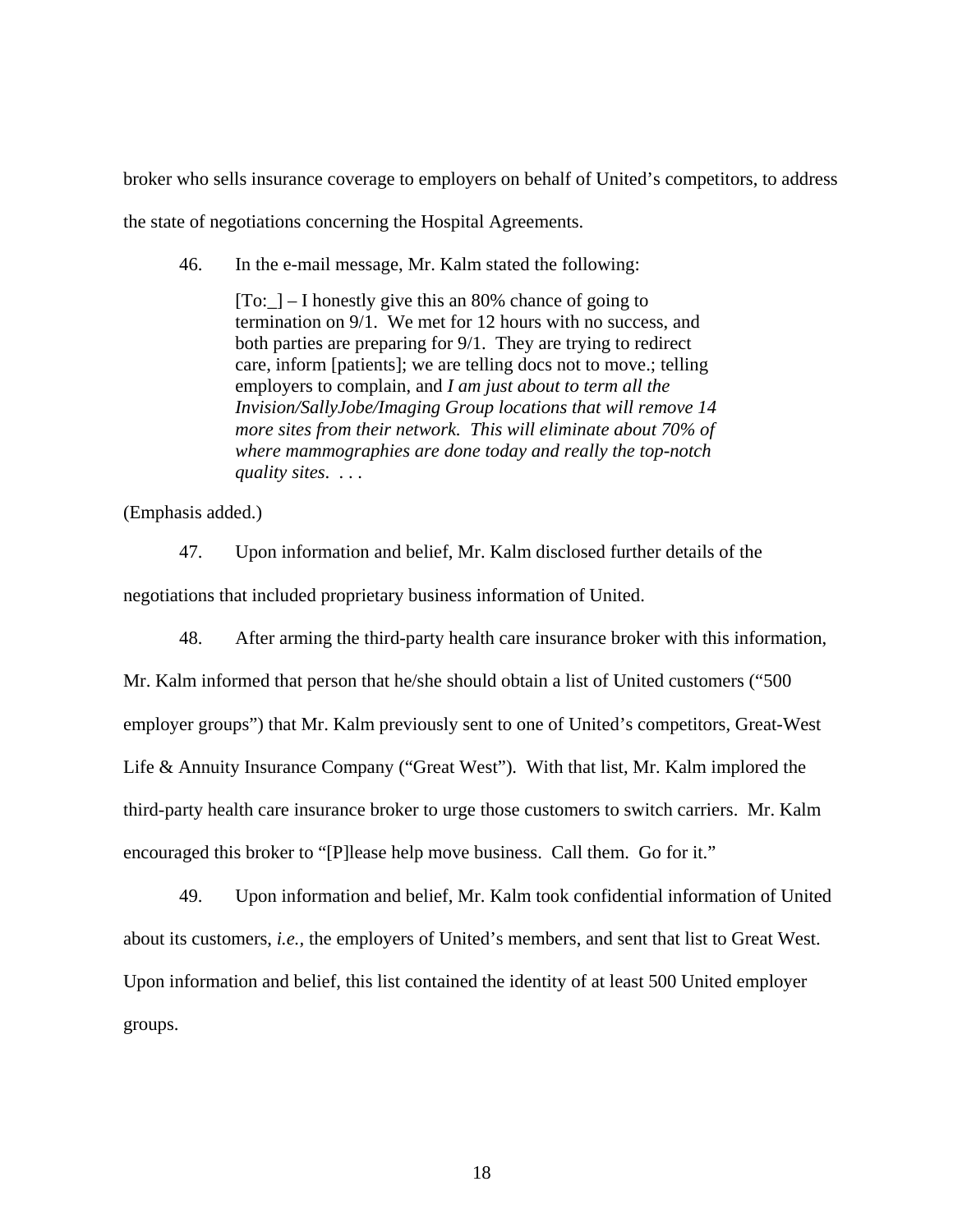50. United's customer list took years to create. A competitor of United would gain a significant competitive advantage by using the list to contact United's employer customers at a time when United was in the midst of contract renegotiations and immediately prior to the critical fall renewal period for employers' business. This information is not publicly available and Mr. Kalm had no authorization to send this information to anyone.

51. Upon information and belief, the customer list sent to Great West included the names and contact information of United customers.

52. Upon information and belief, Mr. Kalm or other HealthONE employees or staff, acting without United's permission, accessed computers containing United data and customer/member lists, and e-mailed this information to Great West.

53. Upon information and belief, Mr. Kalm, acting without the permission of United, also e-mailed these United customer lists to other competing third-party insurance companies, including at least Aetna and CIGNA HealthCare of Colorado ("CIGNA").

54. HealthONE and Mr. Kalm e-mailed this confidential information to United's competitors so that the competitors would use the information to target United employer customers to switch carriers.

55. As a result, Mr. Kalm and HealthONE would either: (1) improve their negotiating position because United was having to cope with losing a significant number of customers as negotiations and publicity about the negotiations were ongoing, or (2) fill otherwise empty hospital beds with other insurance companies' members following expiration of the Hospital Agreements.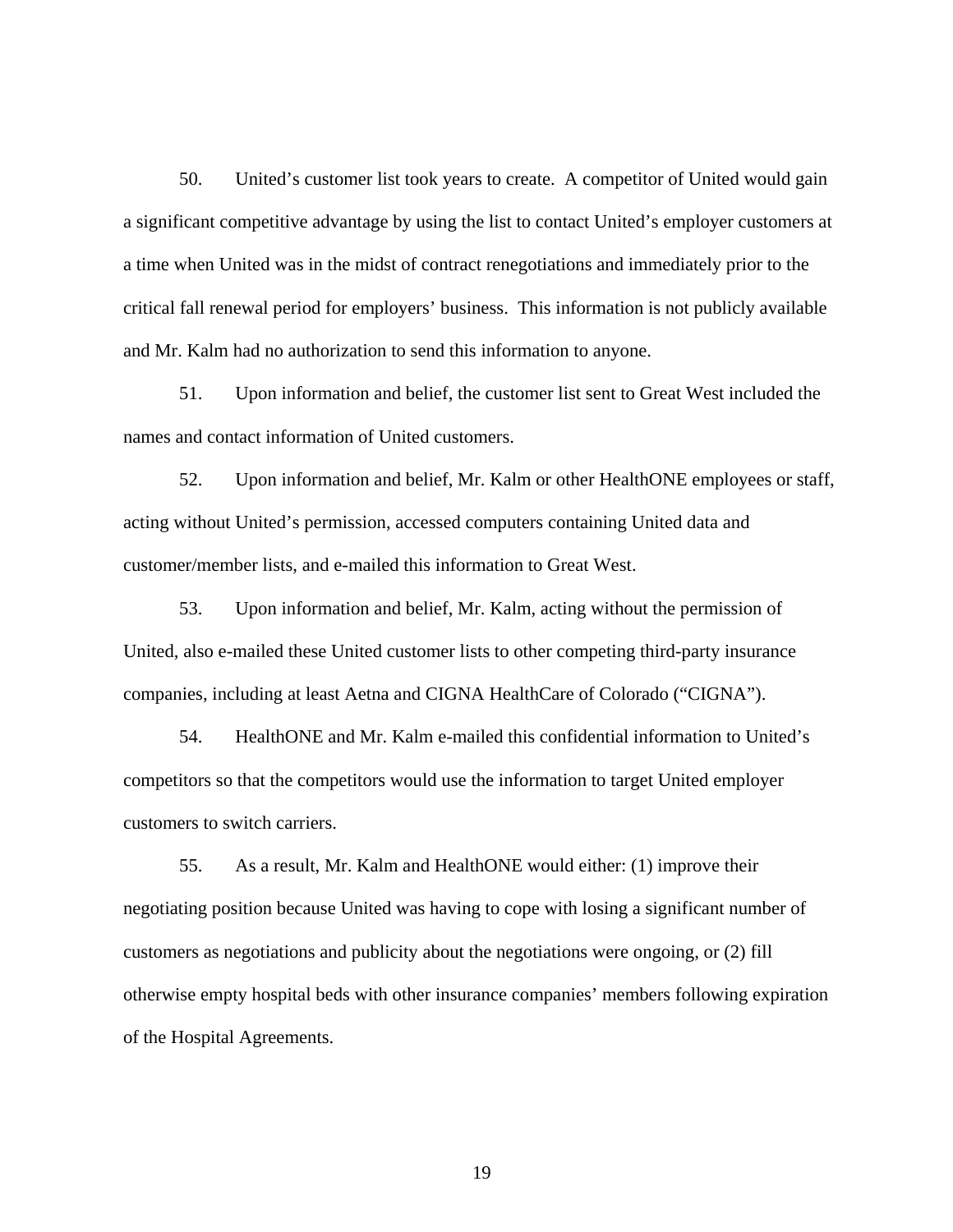56. Upon information and belief, shortly after the release of this information, at least one large United customer group moved their company's business from United to CIGNA in response to contact from CIGNA as a result of Mr. Kalm's actions.

57. United does not disclose its customer lists and confidential information to unaffiliated third parties and maintains protections on this highly confidential customer information so that disclosures of such information do not occur.

58. In communications with United, HealthONE admitted that Mr. Kalm sent United's customer information to at least one third party.

## **B. Interference with United's Efforts to Communicate with its Members to Keep Health Costs Affordable**

59. Through its Member Benefits Contracts, United has an obligation to assist its members in obtaining economical medical benefits. In addition, United has an obligation to its employer customers with self-funded benefit plans to provide access to cost efficient health care services.

60. Network providers who have negotiated lower rates with United provide the most economical treatment for United members. Network providers are more economical for members because members typically pay a lower percentage of medical costs for in-network treatment.

61. Like its members, United also must often pay higher costs for its portion of medical services its members receive from out-of-network providers.

62. Thus, whenever possible, United seeks to assist and advise its members in obtaining in-network medical services. This advice is particularly critical for members who have been admitted for emergency services. United provides the same coverage for emergency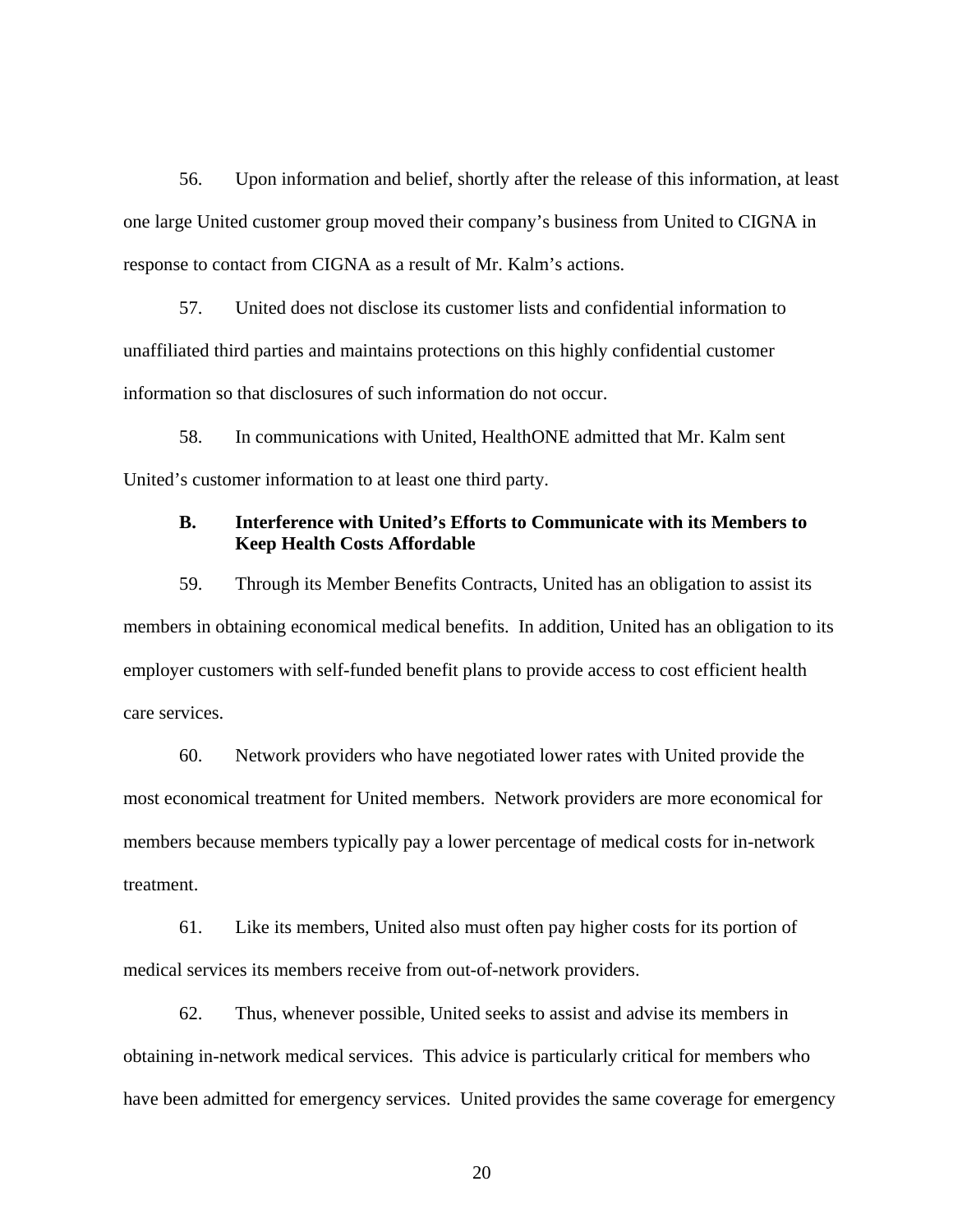medical services whether a member is treated by an in-network or out-of-network provider. At some point after the patient's condition has stabilized, however, the member will incur charges that will vary significantly depending on the provider's in-network or out-of-network status. Therefore, United seeks to advise its members on when they may begin to incur out-of-network charges and informs them of in-network alternatives for continued treatment so the member can understand how to maximize his or her benefits through the choice of where to receive services.

63. HCA is aware of United's obligations to its members and its employer customers with self-funded benefit plans to assist them in obtaining affordable health care. Indeed, prior to the terminations, HCA assisted United in meeting this obligation. For example, it allowed PacifiCare to monitor its members' admissions to HCA facilities through HCA's Meditech system. In addition, HCA registered UHC-Colorado members on UHC-Colorado's website portal ("Portal") when admitting them to HCA facilities.

64. These notifications permit United to begin monitoring the medical services its members receive, and allow United to assist members in determining whether more economical sources of treatment are available, to ensure appropriate post-hospital care is arranged, such as home health care, upon discharge, and to coordinate beneficial disease management and care management programs.

65. In addition, HCA has allowed Nurse Advocates from PacifiCare and UHC-Colorado to assist and advise patients at their facilities. These Nurse Advocates, who are registered nurses, advise patients who are United members on the terms of their coverage, suggest in-network alternate care services, and facilitate discharge planning.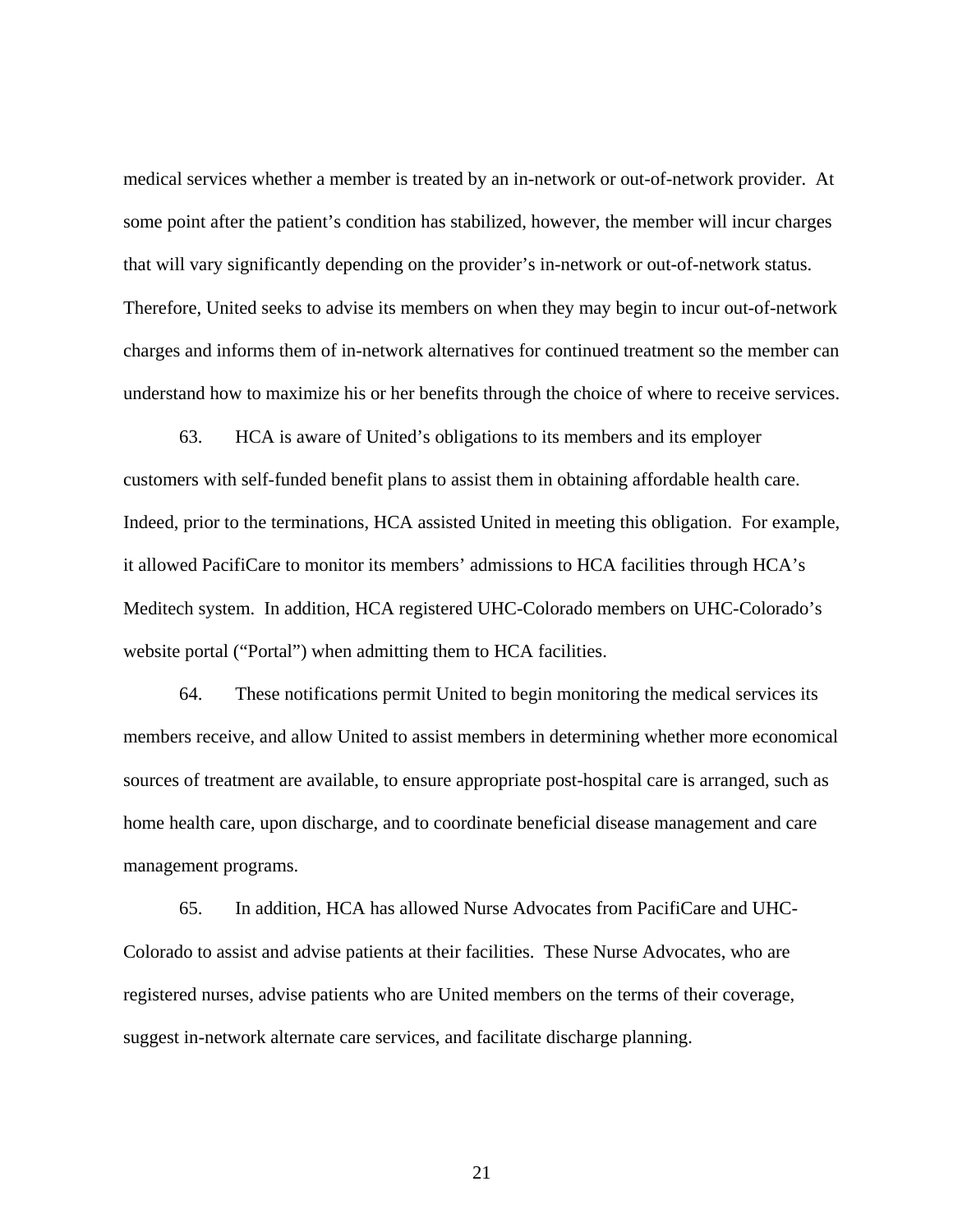66. The Nurse Advocates are a vital tool in coordinating disease management and care management programs. For example, within 24 to 48 hours prior to discharge, the Nurse Advocates ensure that United members have the appropriate medications to take home, have follow-up appointments, and understand the discharge instructions. The purpose of the disease management and care management programs is to facilitate better and coordinated care to the patient which translates to fewer trips to the hospital and ultimately lower health care costs. By denying members access to Nurse Advocates, however, HCA is preventing these important health care objectives. In short, HCA is purposely making the health care system at its hospitals work in an even less coordinated manner, choosing to degrade patients' health care experiences in order to gain a tactical advantage in a business dispute with United.

67. Since the termination of the Hospital Agreements effective September 1, 2006, most medical treatment received by United members at HCA facilities is considered out-ofnetwork treatment.

68. On information and belief, HCA is aware that United's obligation to assist its members in obtaining quality, economical health care continues, despite the termination of the Hospital Agreements.

69. Nonetheless, on or about August 31, 2006, HCA terminated PacifiCare's access to the Meditech system, and HCA stopped registering UHC-Colorado's members on the Portal. Furthermore, HCA has declined to provide member room numbers when requested by United thereby preventing United from directly contacting its members by telephone.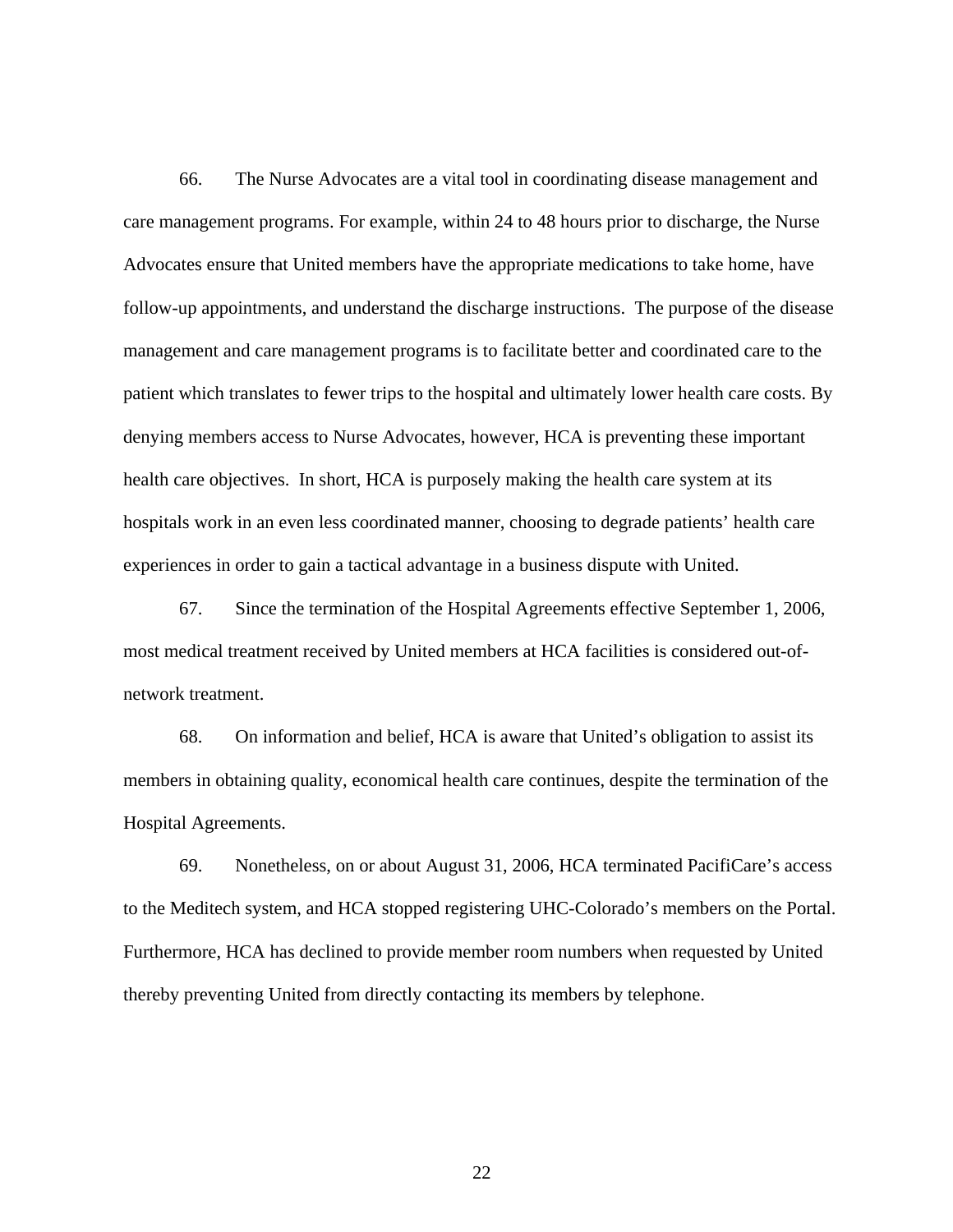70. In addition, on or about September 1, 2006, HCA barred United's Nurse Advocates from its facilities. With only a few exceptions, HCA has prohibited the Nurse Advocates from contacting United members at HCA facilities since September 1, 2006.

71. It is even more important now, after the termination of the Hospital Agreements, that United have access to its members at HCA facilities (at a minimum telephonically) so that it can advise its members on more economical sources of treatment. Because of HCA's out-ofnetwork status and efforts to restrict United's access to its members, United, its members and its employer customers will suffer by paying significantly higher than necessary out-of-network costs for services provided at HCA facilities. As a result, HCA will be able to enrich itself by charging list charges for its services as opposed to discounted rates, all to the detriment of United's members and its Colorado employer customers. Indeed, only HCA stands to benefit from preventing United's access to its members.

#### **C. Threats to Other Network Providers**

72. Because of its dominance in the market and through the use of its anticompetitive contracting practices, HCA is able to influence and pressure other providers, specifically physicians, who also need access to the HCA Hospitals for their patients.

73. In addition to hospital providers, United also contracts with physicians and physician groups for the provision of professional physician services to United members.

74. On information and belief, at least one physician practice group within the United network informed United that HealthONE threatened the group with financial retaliation if the group transferred *any* patients to non-HCA facilities within United's provider network.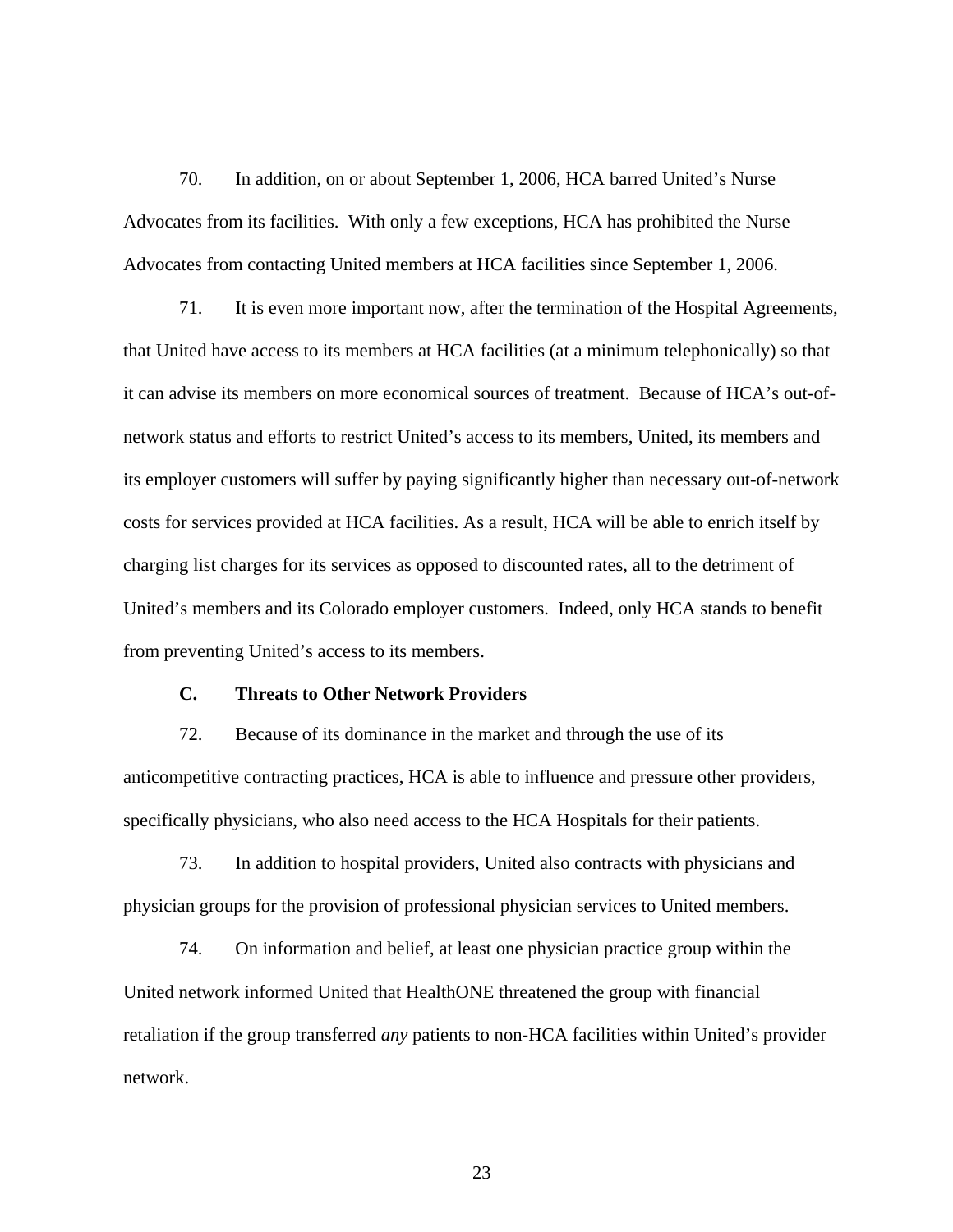75. Further, on information and belief, at least two physician groups within the United network informed United that HCA has told the groups to send their United members to HCA knowing full-well that HCA Hospitals are "out-of-network." HCA claimed that it would treat the patient claims as "in-network" and waive member owed amounts. HCA knows that it cannot do this and that this effort to induce patients and possibly expose them to higher out-ofnetwork costs is improper.

## **D. Public Effort to Punish United and Send Its Members to Payers Willing to Pay HCA's Above Market Prices**

76. To further squeeze United and its members, HCA is encouraging members and employer groups to terminate their existing contractual relationships with United and seek other insurers willing to pay HCA's rates.

77. On or about August 31, 2006, HealthONE placed the following statement on its website: *"[O]n September 1, UnitedHealthcare, including PacifiCare and SecureHorizons, dropped HealthONE hospitals and ambulatory surgical centers from its insurance networks."* (emphasis added.) HealthONE's website then proceeds to state the following:

**There are many other insurance choices available.** 

UnitedHealthcare is now the only major insurance company in metro Denver that does not include HealthONE in its network. We encourage UnitedHealthcare members to speak with your employers about the many options available, including changing health plans so you may continue to access HealthONE facilities. We have contracts with every other health insurer in the State - Aetna, Anthem, CIGNA, Great West, Humana, Rocky Mountain Health Plans, Sloans Lake, and others.

78. The above statement is a materially false and misleading statement regarding

United's services, goods, and business.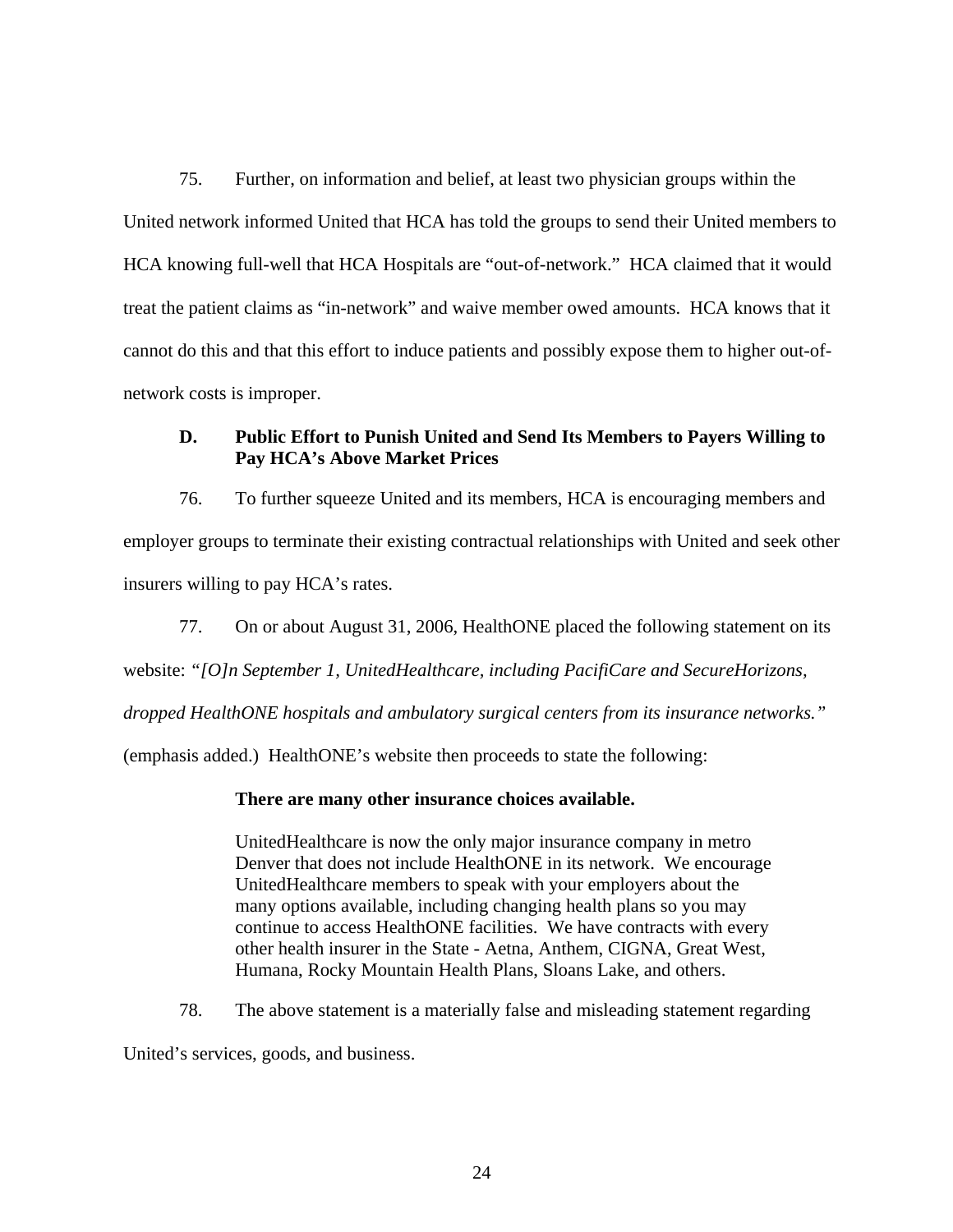79. In addition to placing this false and misleading information on its website, HCA has issued press releases and published newspaper advertisements also falsely stating that United "dropped" HealthONE, when in fact it was HCA who terminated its contracts with United.

80. In addition to making false and misleading statements to the public at large, HCA directly contacted United's insureds in an effort to further encourage insureds and sponsors to leave United's coverage. For example, on September 6, 2006, a HealthONE employee sent an email to one of United's insureds, informing the insured that despite no longer being a United in-network provider, HealthONE "would be willing to charge you as if we were still in network," leaving the insured responsible only for any in-network deductible and co-pay amounts. Those promises directly contravene Colorado Statute § 18-13-119, which prohibits health care providers from waiving insurance deductibles and co-payments.

81. Moreover, on September 12, 2006, a United employer sponsor received a voicemail message from a HealthONE employee informing the sponsor that United had "dropped" HealthONE from its network and wanted to insure that the sponsor's employees received the highest quality healthcare. In an attempt to induce the sponsor to switch insurance providers, the HealthONE employee further informed the sponsor that United was the only insurance provider that would not allow HealthONE providers to see its patients.

82. HCA's private efforts to encourage members and employer sponsors to leave United through HCA's dissemination of United confidential customer information, and HCA's public efforts through its false and misleading statements on its website, and in its press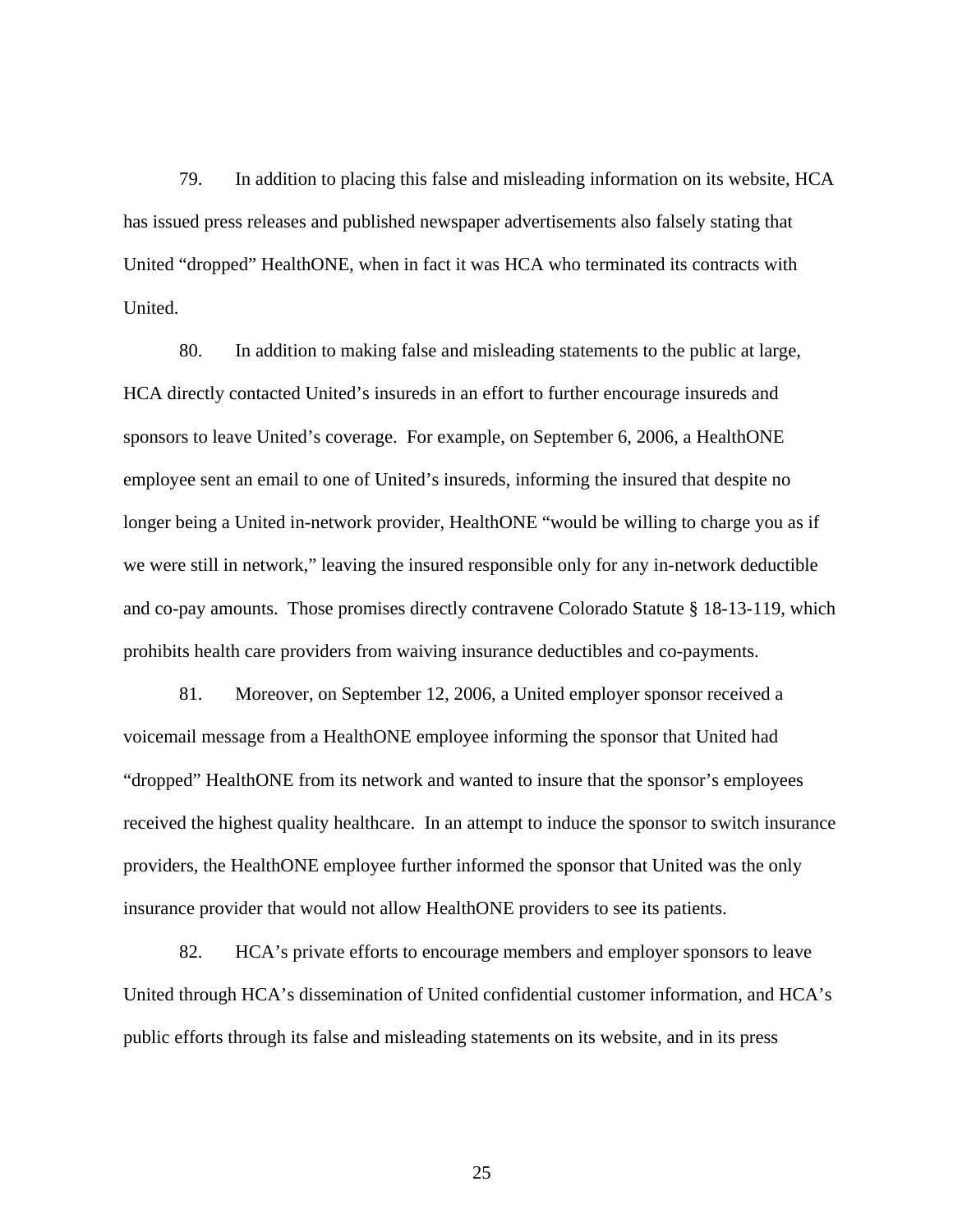releases and advertisements are part of an orchestrated scheme to either force United to agree to above market rates or to increase the membership of insurers willing to pay such rates to HCA.

### **VIII. CLAIMS FOR RELIEF**

### **FIRST CLAIM FOR RELIEF (Federal Antitrust Violation: Monopolization Against Defendants HCA, MIC and Imaging Group)**

83. United incorporates the foregoing paragraphs as if fully set forth herein.

84. The Denver Metro Area is or encompasses the relevant geographic market for both general acute care hospital services and imaging services.

85. HCA possesses dominant market power in certain imaging services, including but not limited to 70 percent of the women's imaging services market, which includes mammography services, provided in the Denver Metro Area. With respect to mammography services, HCA's list prices for United are over twice the list prices of non-HCA facilities for United in the Denver Metro Area.

86. HCA controls, owns or operates at least 31 percent of the licensed general acute care hospital beds in the Denver Metro Area and possesses a 35 percent share of the general acute care hospital services market based on inpatient discharges.

87. HCA has monopoly power in the relevant market due to its dominant market share in certain imaging services, including women's imaging services, such as mammography, high barriers to entry, and the lack of significant competition in the relevant market.

88. HCA has acquired and maintained monopoly power willfully and by improper means, including its anticompetitive demands in which it has maintained its market power in certain imaging services by conditioning access to imaging services to the payment of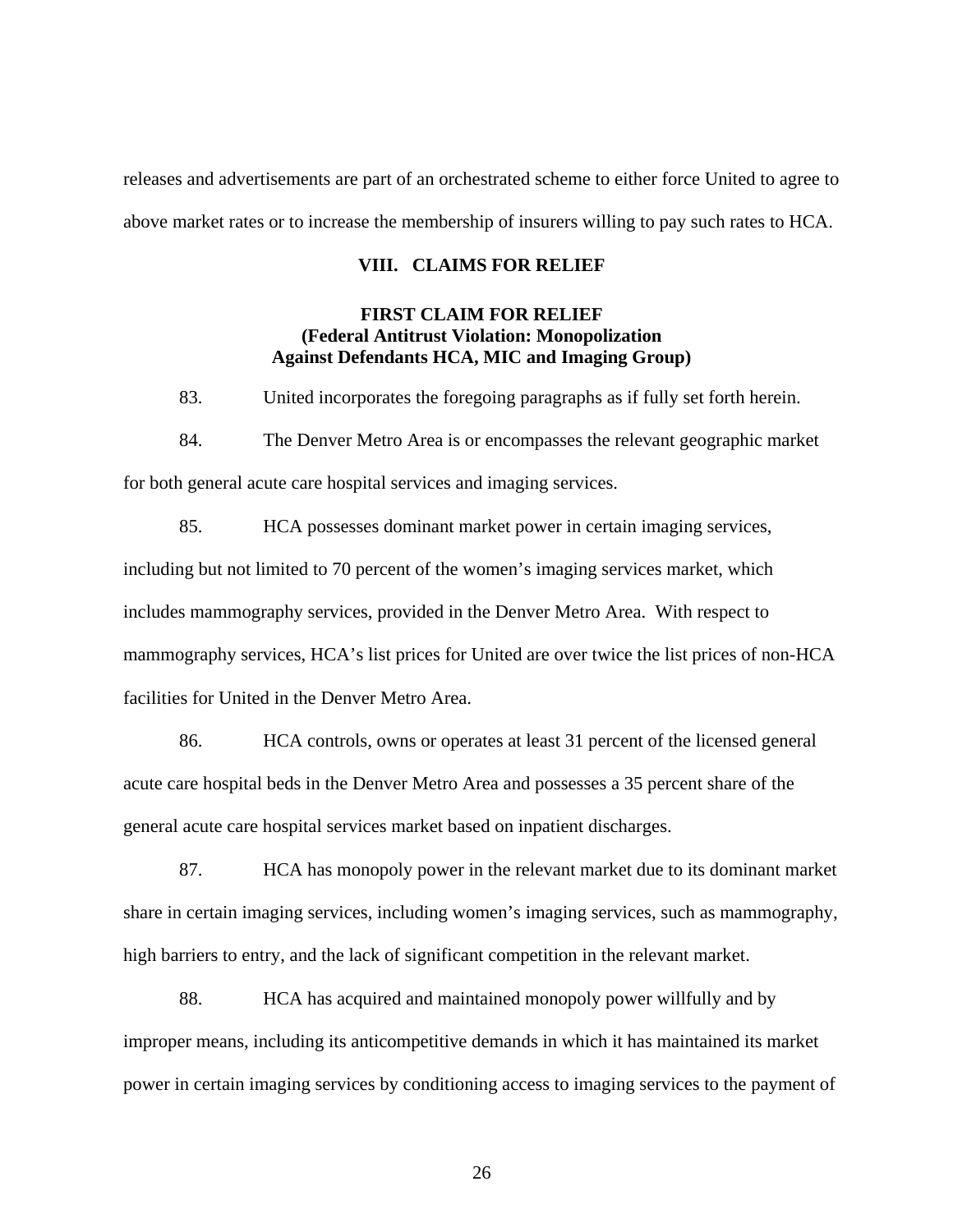the Mammography Access Fee; its historic ability to maintain rates it charges United for certain hospital services an average of 20 percent above the rates of HCA's hospital service competitors for the same quality services; its illegal and improper disclosure of proprietary customer information to United's competitors in order to punish United for refusing to pay above market rates to HCA; its public efforts to encourage members and employers to sever their contractual relationships with United and enter into agreements with insurers willing to pay HCA its above market rates; and its intentional interference with United's ability to communicate with its members in order to prevent United, its members and its employer customers from avoiding significantly higher out-of-network rates. As such, HCA's actions constitute unlawful monopolization of the women's imaging services market under

15 U.S.C. § 2.

89. HCA's abuse of monopoly power has resulted in injury to competition in the relevant market and injury to consumers of certain imaging services, such as United, its customers, and its members.

# **SECOND CLAIM FOR RELIEF (Federal Antitrust Violation: Attempted Monopolization Against Defendants HCA, MIG and Imaging Group)**

90. United incorporates the foregoing paragraphs as if fully set forth herein.

91. HCA has engaged in predatory and anticompetitive conduct, including its anticompetitive demands in which it has maintained its market power in certain imaging services by conditioning access to imaging services to the payment of the Mammography Access Fee; its historic ability to maintain rates it charges United for certain hospital services an average of 20 percent above the rates of HCA's hospital service competitors for the same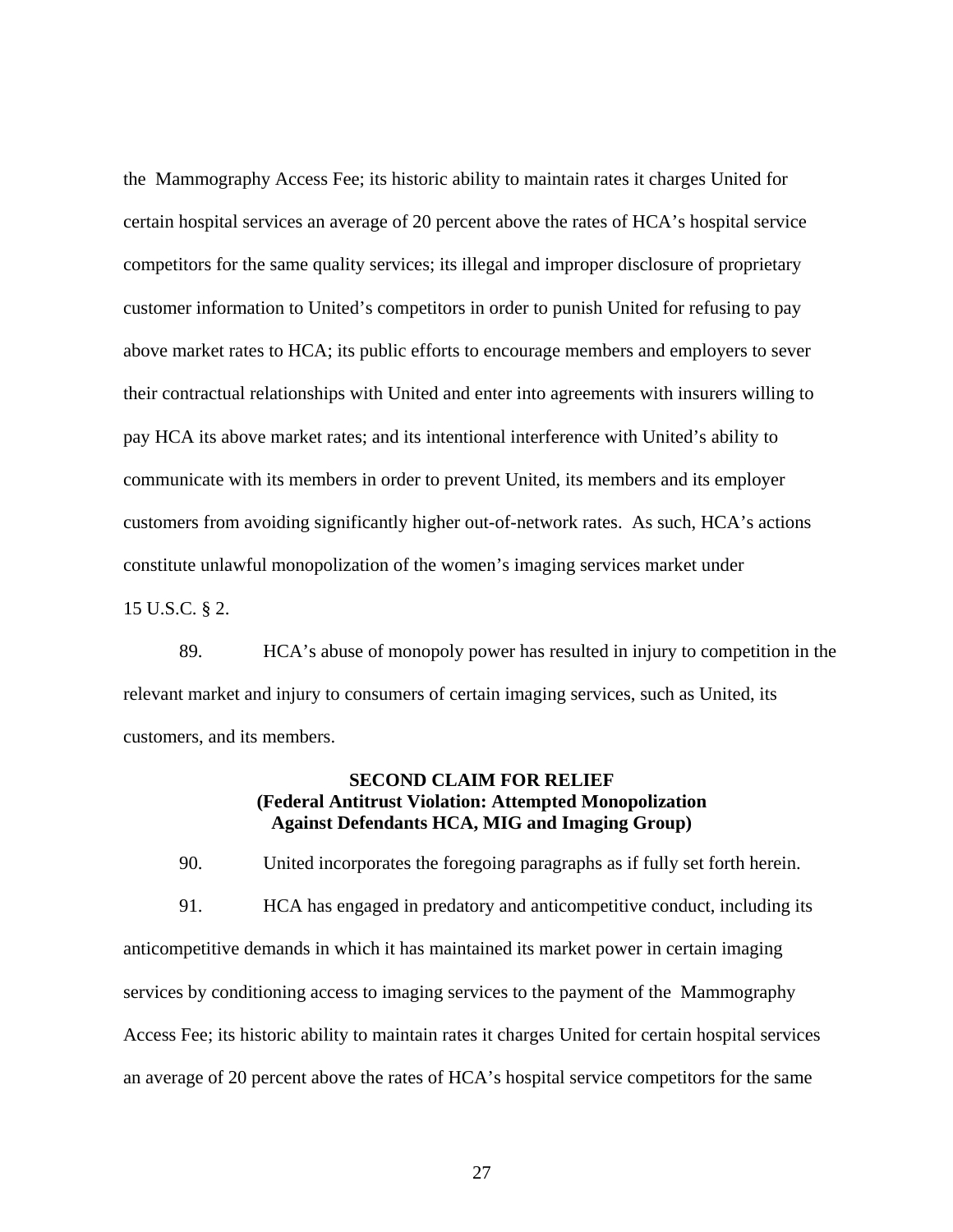quality services; its illegal and improper disclosure of proprietary customer information to United's competitors in order to punish United for refusing to pay above market rates to HCA; its public efforts to encourage members and employers to sever their contractual relationships with United and enter into agreements with insurers willing to pay HCA its above market rates; and its intentional interference with United's ability to communicate with its members in order to prevent United, its members and its employer customers from avoiding significantly higher out-of-network rates.

92. HCA has engaged in such predatory and anticompetitive conduct with the specific intent of obtaining monopoly power in the relevant market.

93. There is a real and dangerous probability of HCA's succeeding in obtaining or maintaining monopoly power due to its 70 percent market share in women's imaging services, its already excessive fees for mammography services, high barriers to entry, and the lack of significant competition in the relevant market. As such, HCA's conduct is an attempt to monopolize the market for women's imaging services in violation of 15 U.S.C. § 2.

94. HCA's attempt to obtain monopoly power has resulted in injury to competition in the relevant market and injury to consumers of women's imaging services, such as United, its customers, and its members.

# **THIRD CLAIM FOR RELIEF (Tortious Interference With Contract – Denying United Patient Information Against Defendant HCA)**

95. United incorporates the foregoing paragraphs as if fully set forth herein.

96. Through its Member Benefits Contracts, United has an obligation to assist its members and employer customers in obtaining appropriate and economical medical services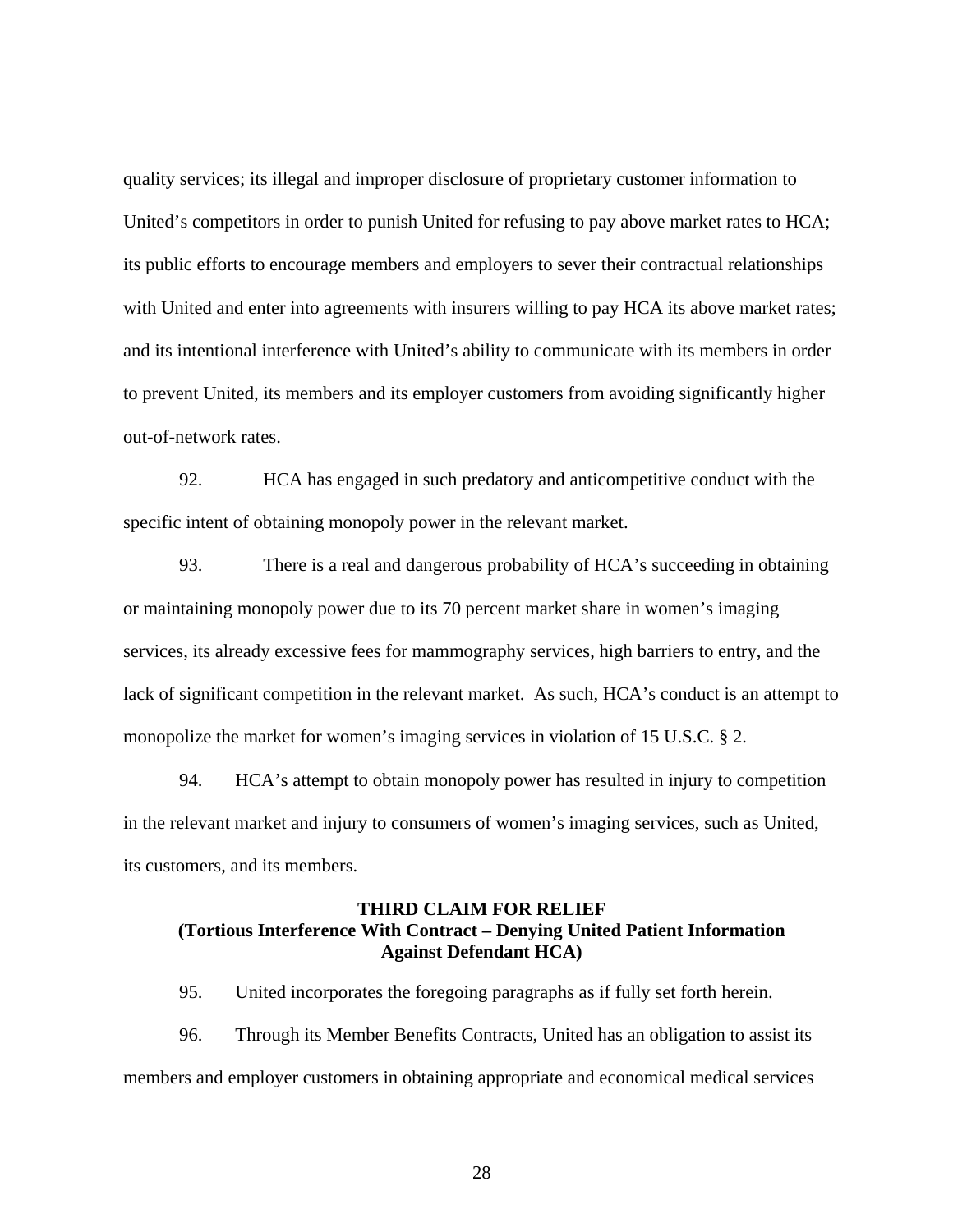and to process properly its members' health care claims. In addition, United has an obligation to its employer customers with self-funded benefit plans to provide access to cost efficient services.

97. HCA is aware of United's obligations to its members and employer-sponsored, self-funded plans.

98. Despite such knowledge, HCA directly contacted United's insureds, offering to waive United's deductibles and co-payments in direct contravention of Colorado law prohibiting such waivers because they "interfere with contractual obligations entered into between the insured and the insurer."

99. HCA also is aware that United relies on its Nurse Advocates and notice of its members' admissions to assist its members in obtaining economical health services and access to beneficial ongoing care assistance programs. Until it terminated the Hospital Agreements effective midnight on August 31, 2006, HCA continued to allow such services as a benefit to hospital patients. On information and belief, HCA knew that United would rely on its Nurse Advocates and the notice of member admissions to HCA facilities after the termination of the Hospital Agreements.

100. Nonetheless, HCA intentionally barred United's Nurse Advocates from its facilities, ceased providing United notice of its members' admissions, and refused to provide room numbers of hospital patients, all for the improper purpose of limiting United's ability to assist its members and employer customers with self-funded benefit plans in obtaining access to beneficial, ongoing care coordination and assistance programs and economical medical care.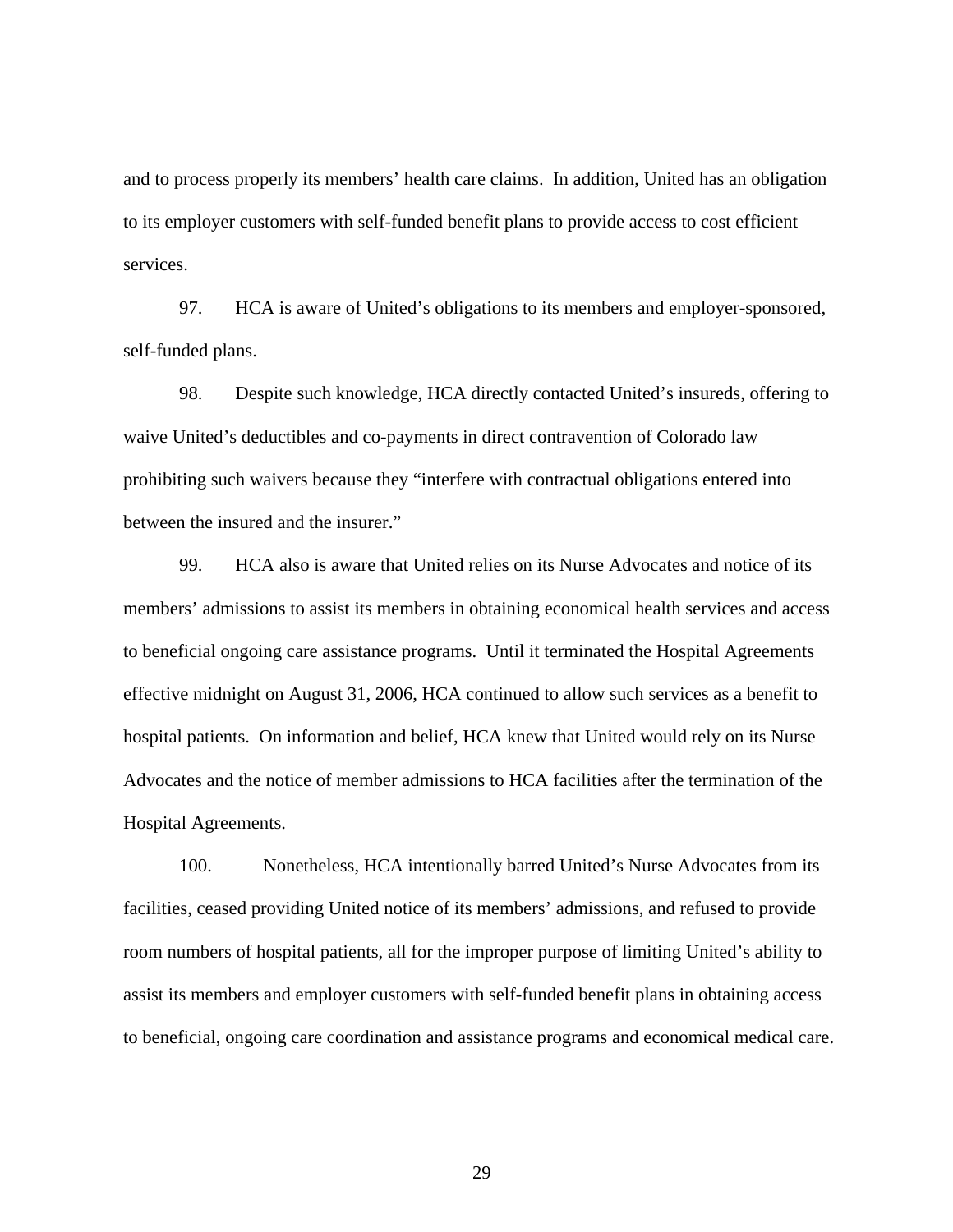101. HCA's actions interfered with United's contracts with its members and employer customers with self-funded benefit plans by restricting United's ability to assist its members in obtaining economical medical care and to provide access to beneficial, ongoing care coordination and assistance programs.

102. HCA's activities caused and continue to cause damages to United by limiting United's ability to advise its members on lower cost, quality medical treatment, thus causing United, its members and its employer customers to incur higher than necessary costs for medical treatment of its members. HCA's activities further cause irreparable damage to United's reputation and customer goodwill, which United has built over several decades as the provider of health care insurance.

### **FOURTH CLAIM FOR RELIEF (Tortious Interference With Prospective Business Advantage Against Defendant HCA)**

103. United incorporates the foregoing paragraphs as if fully set forth herein.

104. HCA, through its employee Mr. Kalm, knowingly accessed United data and lists of customer/member confidential information via a computer and retrieved a precise list of United customers/members in the Denver Metro Area.

105. This compiling or retrieving of the HealthONE-specific United confidential customer/member information, and the use of the computer to do the same, was not authorized or known by United.

106. HCA then intentionally transmitted such information via computer and e-mail to third party competitors of United with specific instructions to attempt to get these customers to switch insurance carriers.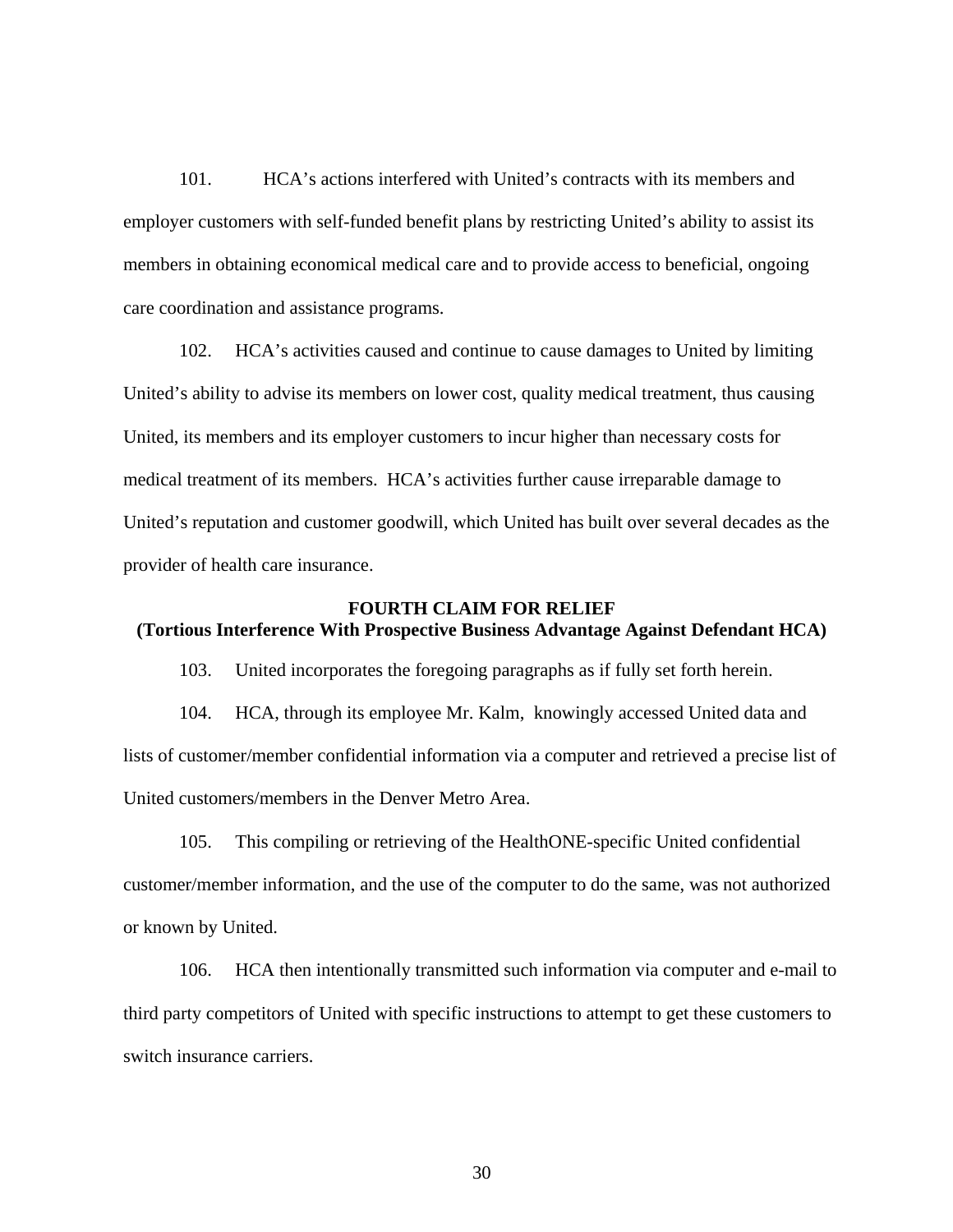107. United did not authorize or have knowledge about this disclosure of its confidential customer/member information and list.

108. Such disclosure of confidential information interfered with United's business advantage with prospective customers/members by interfering with the renewal process that typically occurs between United and its customers. Specifically, these competitors received and are receiving an unfair competitive advantage with respect to United's ability to renew prospective relationships with customers/members and maintain its competitive position in the marketplace.

109. In addition, on or about September 1, 2006, HCA/HealthONE knowingly placed on its website, a materially false and misleading statement regarding the breakdown in negotiations and termination of the contract between United and HCA/HealthONE, stating that United "dropped" HealthONE hospitals, when in fact the contract had been terminated by HCA.

110. Such a materially false and misleading statement, which wrongfully placed blame on United for the termination of the contract, further interfered with United's contracts with its customers/members by causing them to terminate their relationship with United and switch to competing carriers.

111. HCA's activities caused and continue to cause damages to United by bringing about the loss of prospective customer/member relationships, loss and diminution of its competitive positions in the marketplace, and lost opportunities to capitalize on its status in the marketplace. HCA's activities further cause irreparable damage to United's reputation and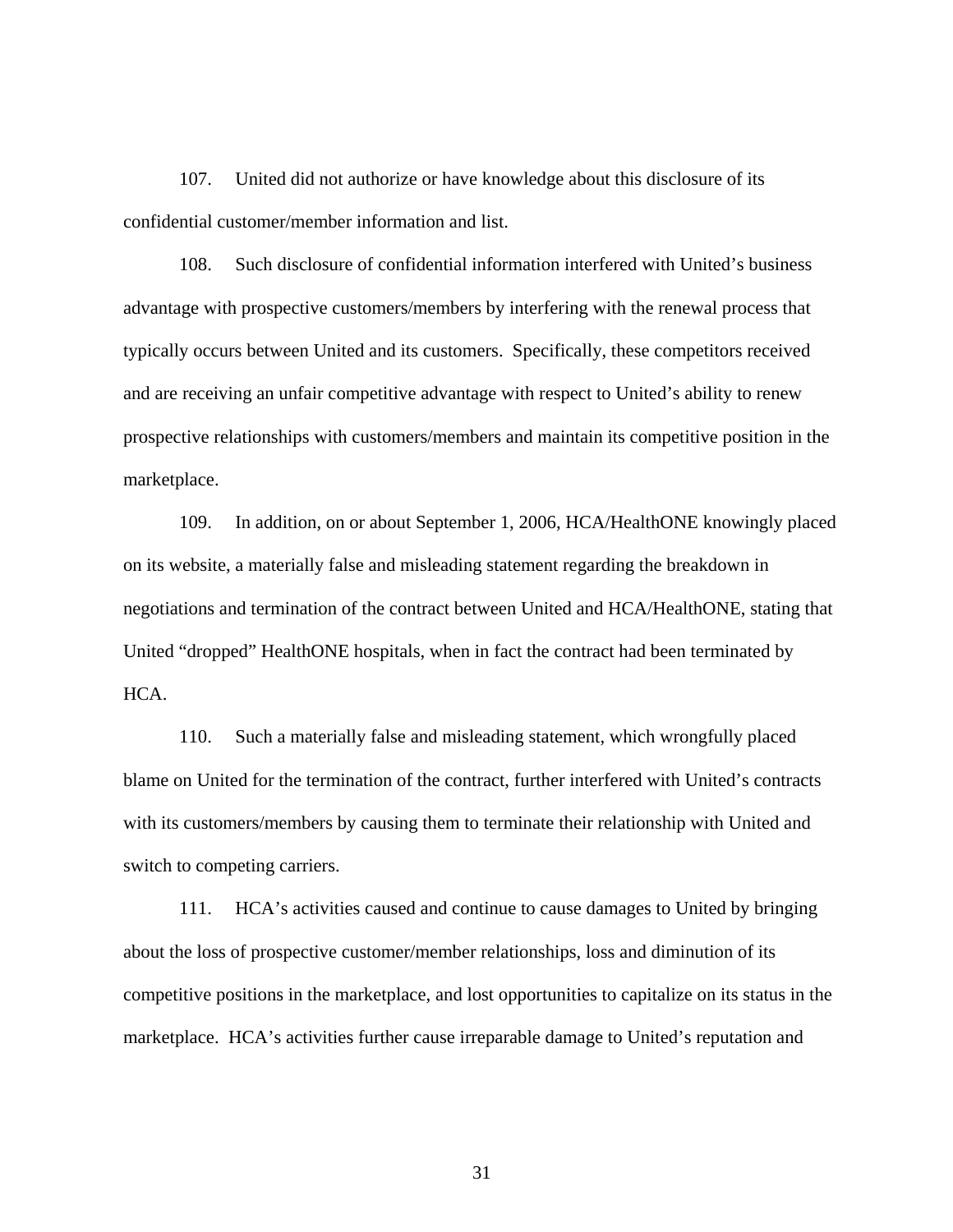customer goodwill, which United has built over several decades as the provider of health care insurance.

# **FIFTH CLAIM FOR RELIEF (Tortious Interference With Contract – Attacking United's Employer Customer and Member Base Via Private Disclosures and Public False Statements Against Defendant HCA)**

112. United incorporates the foregoing paragraphs as if fully set forth herein.

113. HCA, through its employee Mr. Kalm, knowingly accessed United data and lists of customer/member confidential information via a computer and retrieved a precise list of United customers/members in the Denver Metro Area.

114. This compiling or retrieving of the HealthONE-specific United confidential customer/member information and the use of the computer to do the same, was not authorized or known by United.

115. HCA then intentionally transmitted such information via computer and e-mail to United's competitors with the instructions to go after United customers for the purpose of taking business away from United.

116. United did not authorize or have knowledge about this disclosure of its confidential customer/member information and list.

117. Such disclosure of information interfered with United's contracts with its current customers/members by causing them to terminate their relationship with United and switch to competing carriers.

118. In addition, on or about September 1, 2006, HCA/HealthONE knowingly placed on its website, a materially false and misleading statement regarding the breakdown in negotiations and termination of the contract between United and HCA/HealthONE, stating that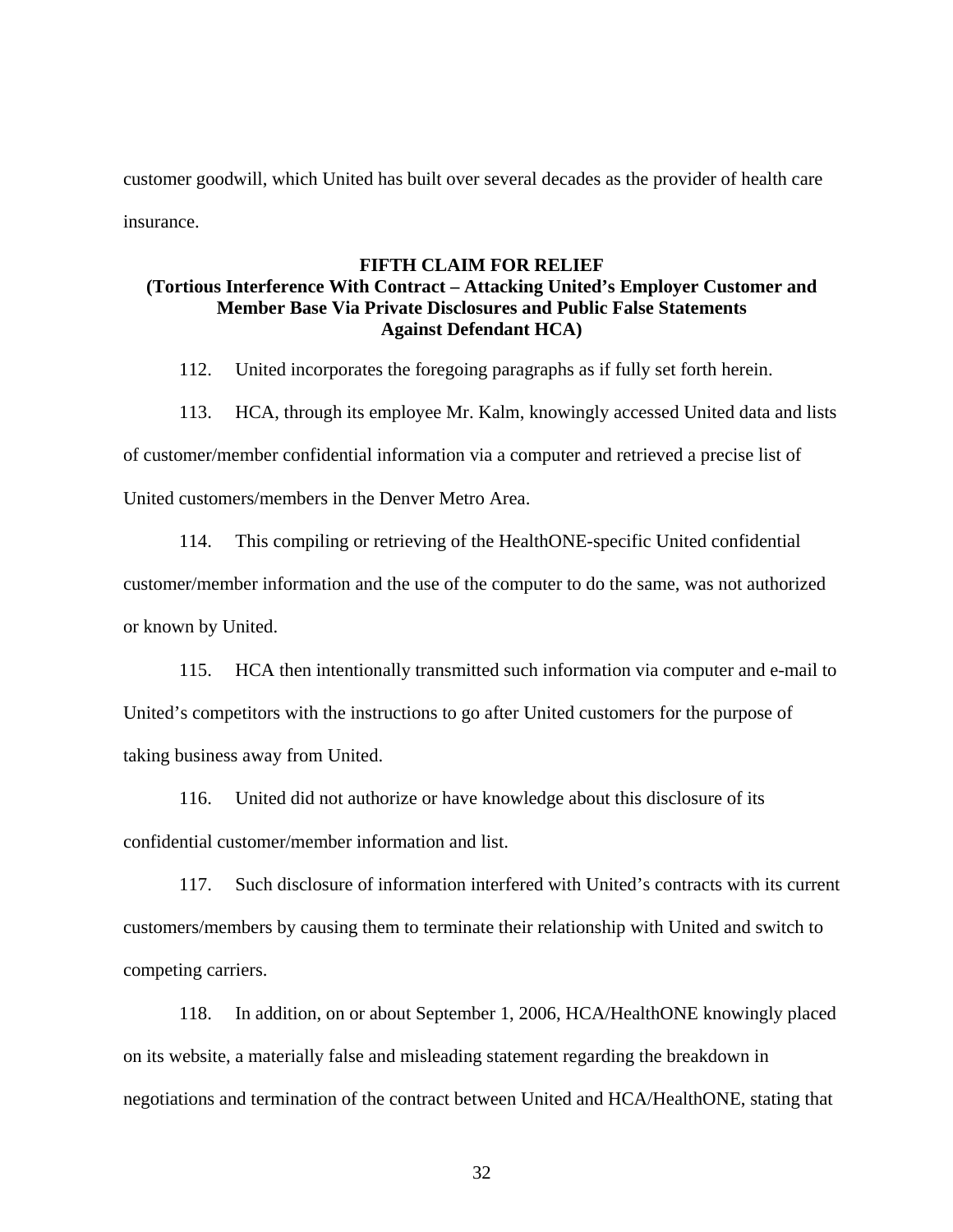United "dropped" HealthONE hospitals, when in fact the contract had been terminated by HCA.

119. Such a materially false and misleading statement, which wrongfully placed blame on United for the termination of the contract, further interfered with United's contracts with its customers/members by causing them to terminate their relationship with United and switch to competing carriers.

120. HCA's activities caused and continue to cause damages to United by bringing about the loss of current customer/member relationships, loss and diminution of its competitive positions in the marketplace, and lost opportunities to capitalize on its status in the marketplace. HCA's activities further cause irreparable damage to United's reputation and customer goodwill, which United has built over several decades as the provider of health care insurance.

### **SIXTH CLAIM FOR RELIEF (Conversion Against Defendant HCA)**

121. United incorporates the foregoing paragraphs as if fully set forth herein.

122. HealthONE has access to United's confidential customer/member information and lists for very limited purposes.

123. This information was to be kept secret and was not to be disclosed to third parties.

124. HealthONE, through its employee Mr. Kalm, did knowingly take United's confidential customer/member information and provide it to at least Great West, and upon information and belief, other third-party competitors of United in total disregard of United's rights.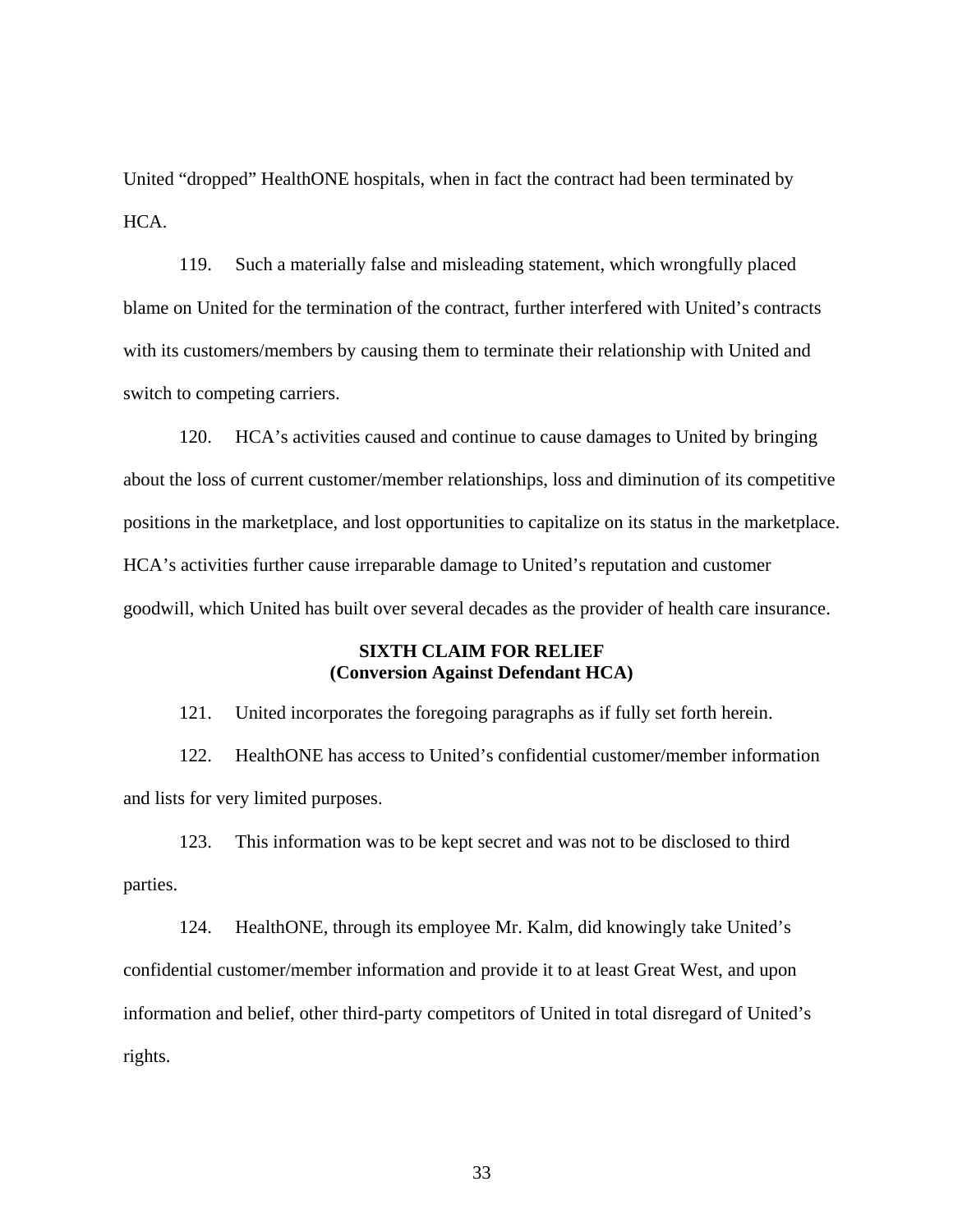125. This unlawful taking of United's confidential customer/member information and lists to third-party competitors caused and continues to cause damages to United by bringing about the loss of customer/member relationships, loss and diminution of its competitive positions in the marketplace, loss of prospective customers/member relationships, and lost opportunities to capitalize on its status in the marketplace.

# **SEVENTH CLAIM FOR RELIEF (Violation of The Colorado Consumer Protection Act/Deceptive Trade Practices Act [C.R.S. 6-1-101** *et seq.***] Against Defendant HCA)**

126. United incorporates the foregoing paragraphs as if fully set forth herein.

127. On or about August 31, 2006, HealthONE knowingly and intentionally placed

the following materially false and misleading posting on its website,

(www.healthonecares.com):

"[O]n September 1, UnitedHealthcare, including PacifiCare and SecureHorizons, dropped HealthONE hospitals and ambulatory surgical centers from its insurance networks…"

128. Such a statement disparages United's services and business in that it falsely

identifies and places blame on United for the termination of the contract with HCA when HCA

itself terminated the contracts. Such a false disparagement is an intentional attempt to steer

customer/members away from United's goods and services.

129. The posting of this materially false and misleading statement on the HealthONE website occurred during the course of HealthONE's business.

130. The posting of this materially false and misleading statement on the HealthONE website significantly impacts the public in that there are hundreds of thousands of persons in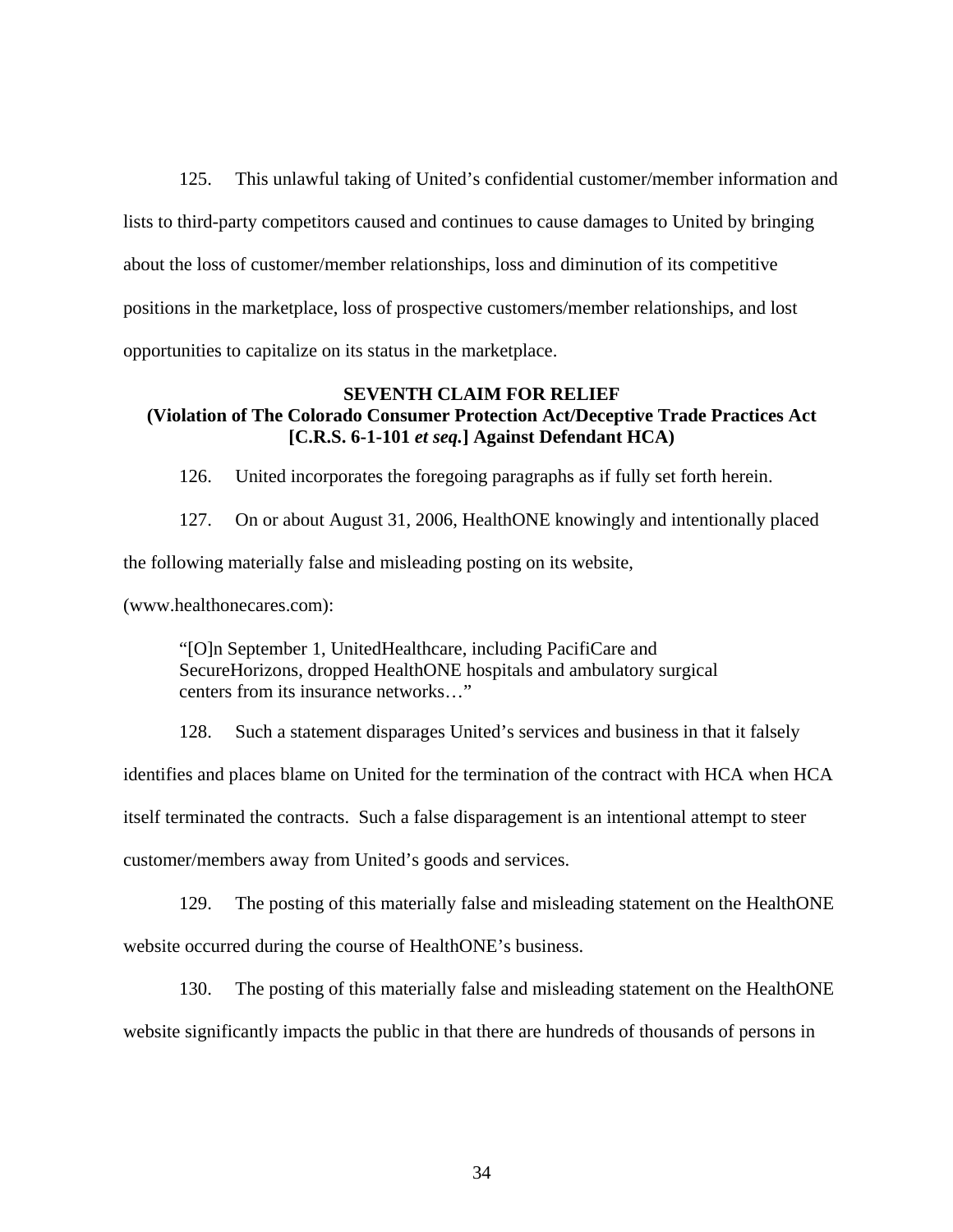the Denver metro area currently insured by United, and at least one million other potential insureds who will be misled by this false statement.

131. United has been damaged by the posting of this materially false and misleading statement manifested by the expected loss of United customers/members. United has been further damaged by the loss and diminution of its competitive positions in the marketplace, loss of prospective customers/member relationships, and lost opportunities to capitalize on its status in the marketplace. HCA's activities further cause irreparable damage to United's reputation and customer goodwill, which United has built over several decades as the provider of health care insurance.

132. HealthONE's posting of this materially false and misleading statement is the direct and proximate cause of United's lost customers/members and the loss and diminution of its competitive positions in the marketplace, loss of prospective customers/member relationships, and lost opportunities to capitalize on its status in the marketplace. The posting is also the direct and proximate cause of irreparable damage to United's reputation and goodwill.

133. On or about September 6, 2006, HealthONE knowingly and intentionally sent an email to United's insured, informing the insured that HealthONE would charge the insured as if HealthONE were still an in-network provider, and offering to waive any deductible or copayment in excess of the in-network rates. That information was materially misleading.

134. Such statements concerning United's services are misleading in that they fail to apprise the insured of the reason for the waiver of the insured's copay or price reduction, and fail to inform the insured that United will be charged as if the insured attended an out-of-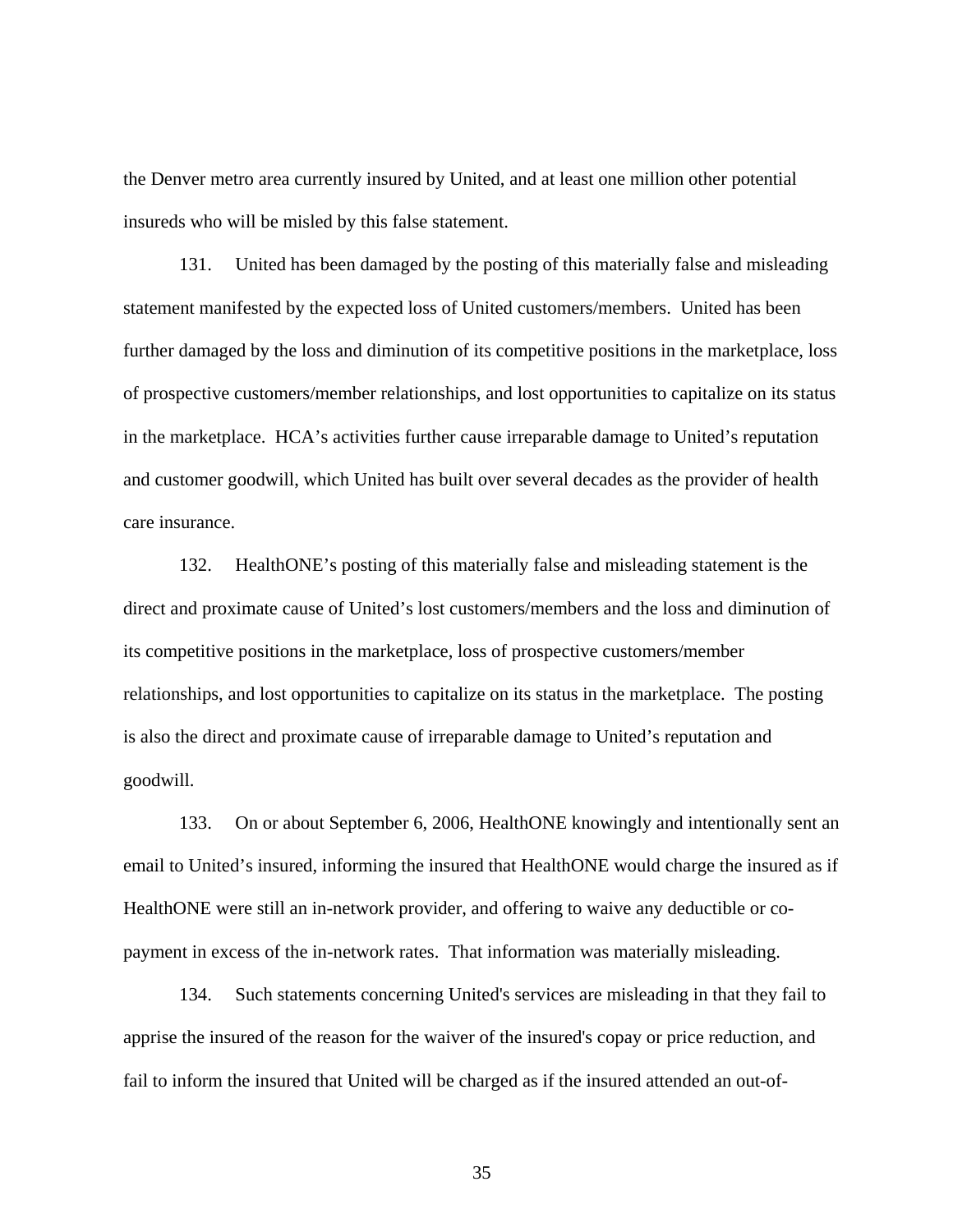network provider. The statements thus fail to disclose material information concerning United's services.

135. That information was known to HealthONE at the time it made the statements and was an intentional attempt to induce United's customer/members into attending HealthONE's facilities, rather than an in-network United facility.

136. Such statements were in direct violation of Colorado Statute § 18-13-119, which prohibits the elimination of co-payments or deductibles that are contractually required between an insured and its insurance company.

137. The misleading letters and emails were sent in the course of HealthONE's business.

138. Such misleading emails significantly impacts the public in that they were sent to an unknown but large number of persons in the Denver metro area that are currently insured by United. The practice of eliminating co-payments and deductibles further significantly impacts the public because it has the effect of increasing health care costs by removing the incentive that co-payments and deductibles create in making the consumer a cost-conscious purchaser of health care and the advertising of such practices aggravates the adverse financial and other impacts upon recipients of health care.

139. United has been damaged by HealthONE's misleading statements and deceptive practices as it has been required to reimburse HealthONE based on out-of-network rates, rather than the in-network co-payment and deductible rates offered to United's insureds. United has been further damaged United has been further damaged by the loss and diminution of its competitive positions in the marketplace, and lost opportunities to capitalize on its status in the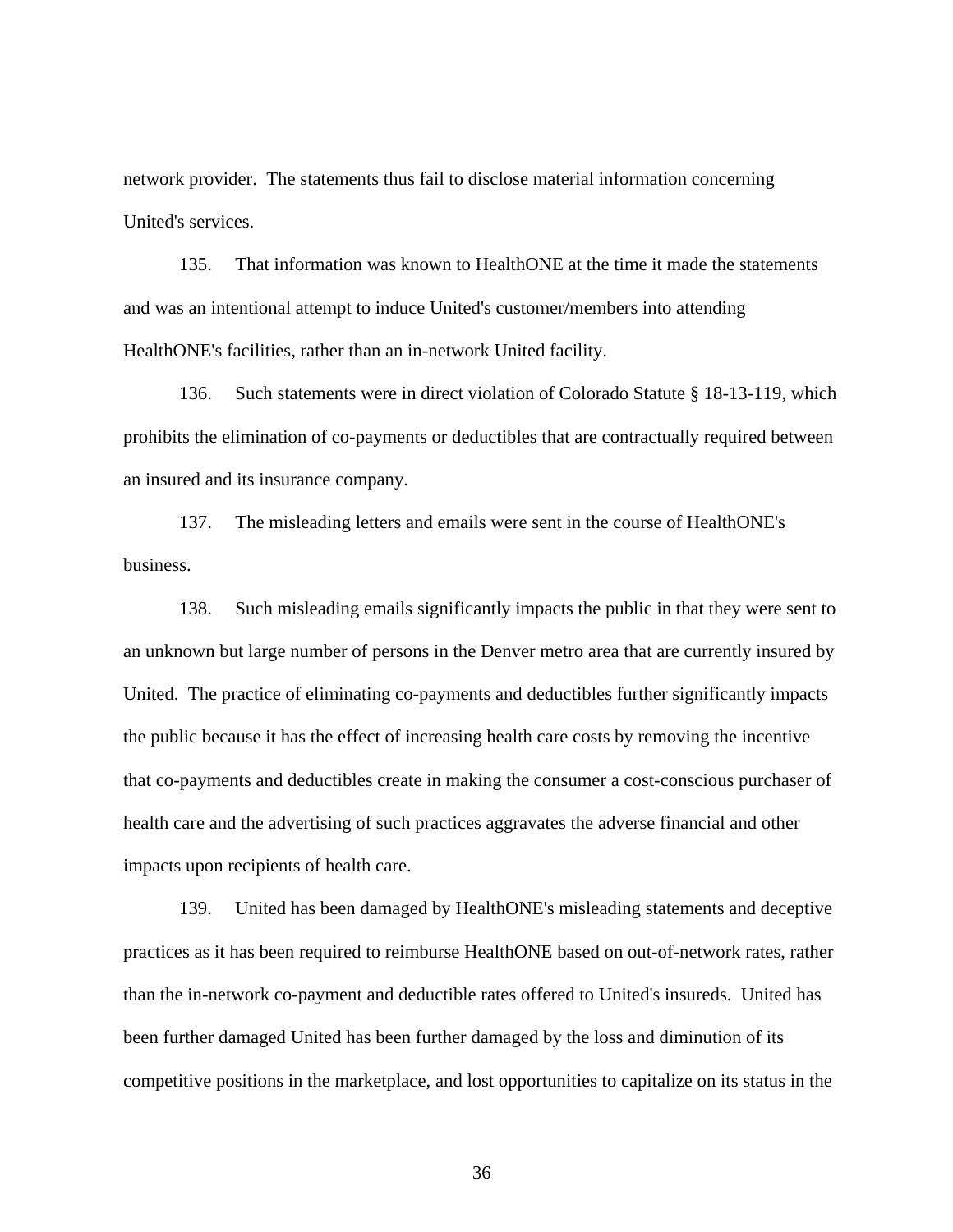marketplace. HCA's activities further cause irreparable damage to United's reputation and customer goodwill, which United has built over several decades as the provider of health care insurance.

140. HealthONE's misleading statements and deceptive practices are the direct and proximate cause of United's increased costs, loss and diminution of its competitive positions in the marketplace, and lost opportunities to capitalize on its status in the marketplace. The statements and practices are also the direct and proximate cause of irreparable damage to United's reputation and goodwill.

## **EIGHTH CLAIM FOR RELIEF (Violation of The Computer Fraud and Abuse Act [18 U.S.C. § 1030] Against Defendant HCA)**

141. United incorporates the foregoing paragraphs as if fully set forth herein.

142. At HealthONE and HCA, Mr. Kalm had access to and used computers containing United's confidential customer/member information, which were, upon information and belief, connected to HealthONE's and/or HCA's secure Intranet and the Internet (or World Wide Web). Upon information and belief, this Intranet and/or computers contained United's customer/member information that was not available to the general public.

143. Upon information and belief, these computers were and are attached to the Internet (or World Wide Web) and were and are used in interstate commerce.

144. On or before July 21, 2006, HCA did knowingly access the HealthONE and/or HCA Intranet, via a computer, without authorization, and/or exceeded his authority to access such Intranet via a computer to retrieve, download, or otherwise attain United's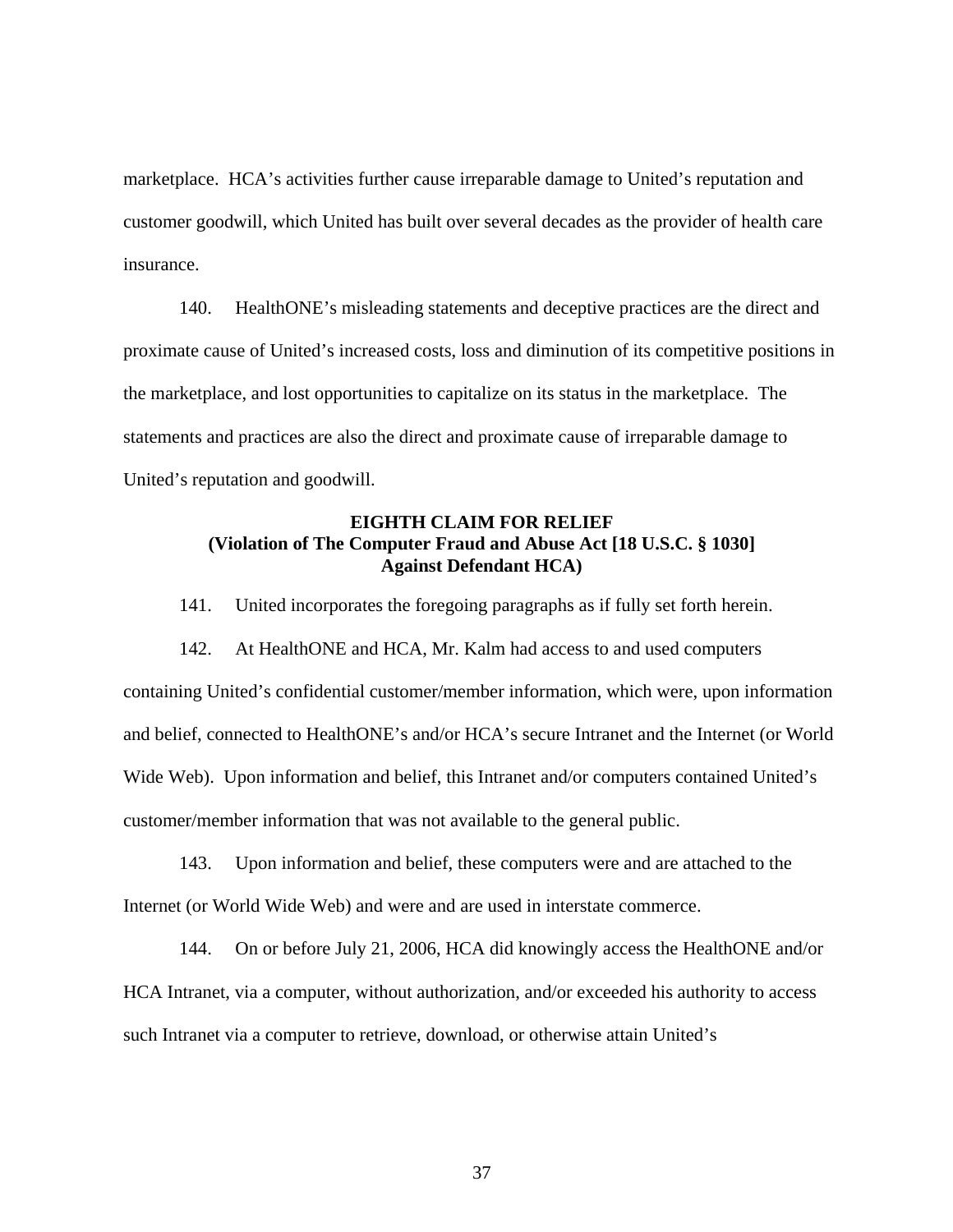customer/member information for the purpose of transmitting such information to Great West and upon information and belief, other third-party competitors of United.

145. In a July 21, 2006 e-mail, HCA, through its employee Mr. Kalm, did knowingly transmit such United confidential customer/member information to Great West.

146. Upon information and belief, this transmission was made with the knowledge and belief that Great West and perhaps other third-party competitors would use United confidential customer/member information stored on computers to unfairly target United customers/members.

147. As a result of this unauthorized access and/or unauthorized exceeding of access and transmission of the above information, United has suffered direct and proximate losses and/or damages in an amount exceeding \$5,000.

148. This unlawful taking of United's confidential customer/member information and the dissemination of those lists to third-party competitors caused and continues to cause damages to United by bringing about the loss of customer/member relationships, loss and diminution of its competitive positions in the marketplace, loss of prospective customers/member relationships, and lost opportunities to capitalize on its status in the marketplace.

#### **IX. PRAYER FOR RELIEF**

**WHEREFORE** United requests that this Court enter judgment in its favor granting the following relief: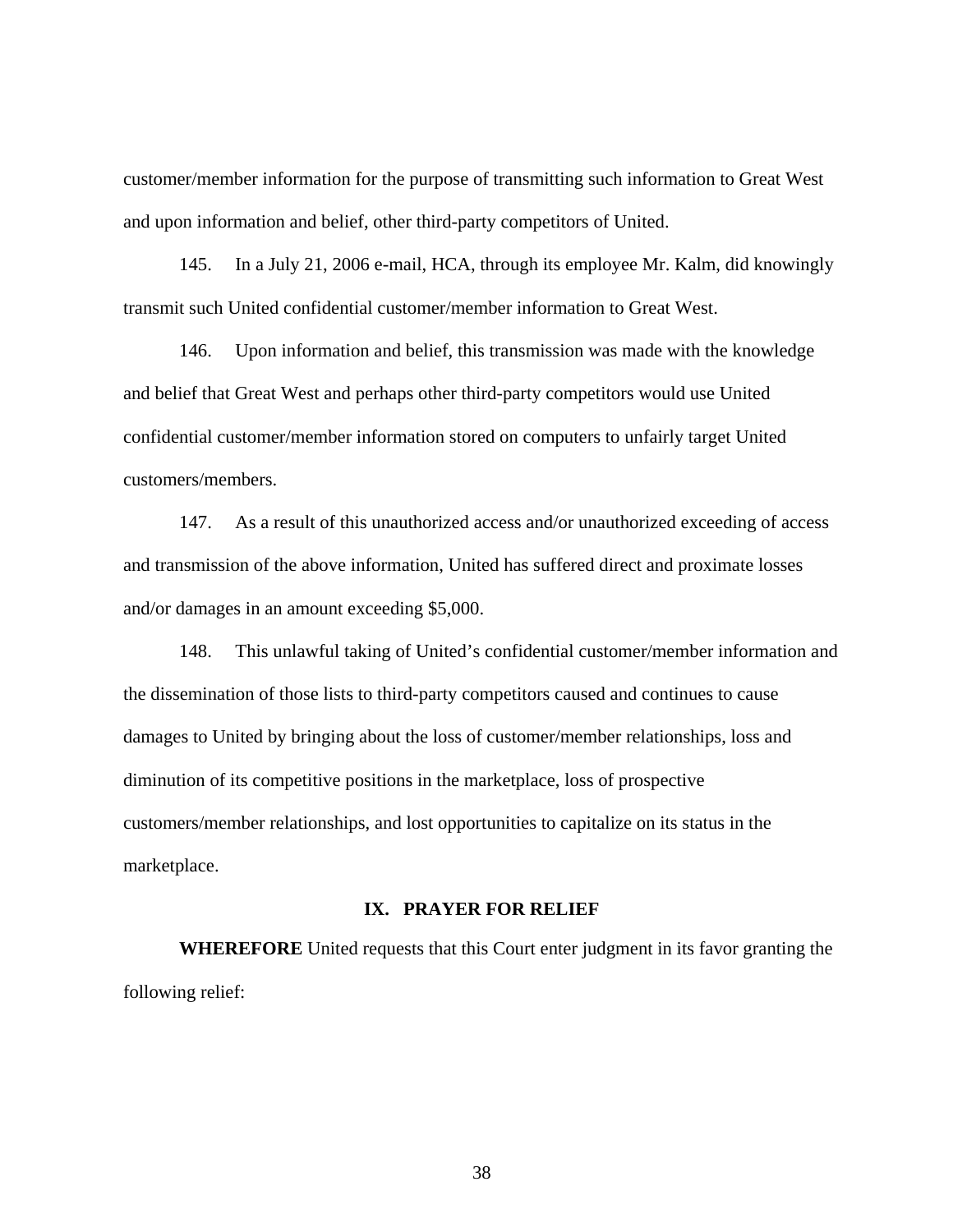1. For damages, in an amount to be determined and to be trebled in accordance with Section 4 of the Clayton Act, 15 U.S.C. § 15, along with reasonable attorneys' fees, costs, and disbursements;

2. For all damages incurred by Plaintiffs as a result of Defendants' wrongful conduct, including treble damages pursuant to CRS § 6-1-113, in an amount to be proven at trial, along with reasonable attorneys' fees, costs, and disbursements;

3. For an injunction against Defendants in such form as this Court may deem just and proper restraining violations by Defendants of the antitrust laws of the United States as described in this Complaint;

4. For Plaintiffs' reasonable attorney's fees, costs and expenses; and

5. For an award of such other and further relief as this Court deems just and proper.

## **X. JURY DEMAND**

Pursuant to Fed. R. Civ. P. 38, United hereby demands a trial by jury of all issues so triable.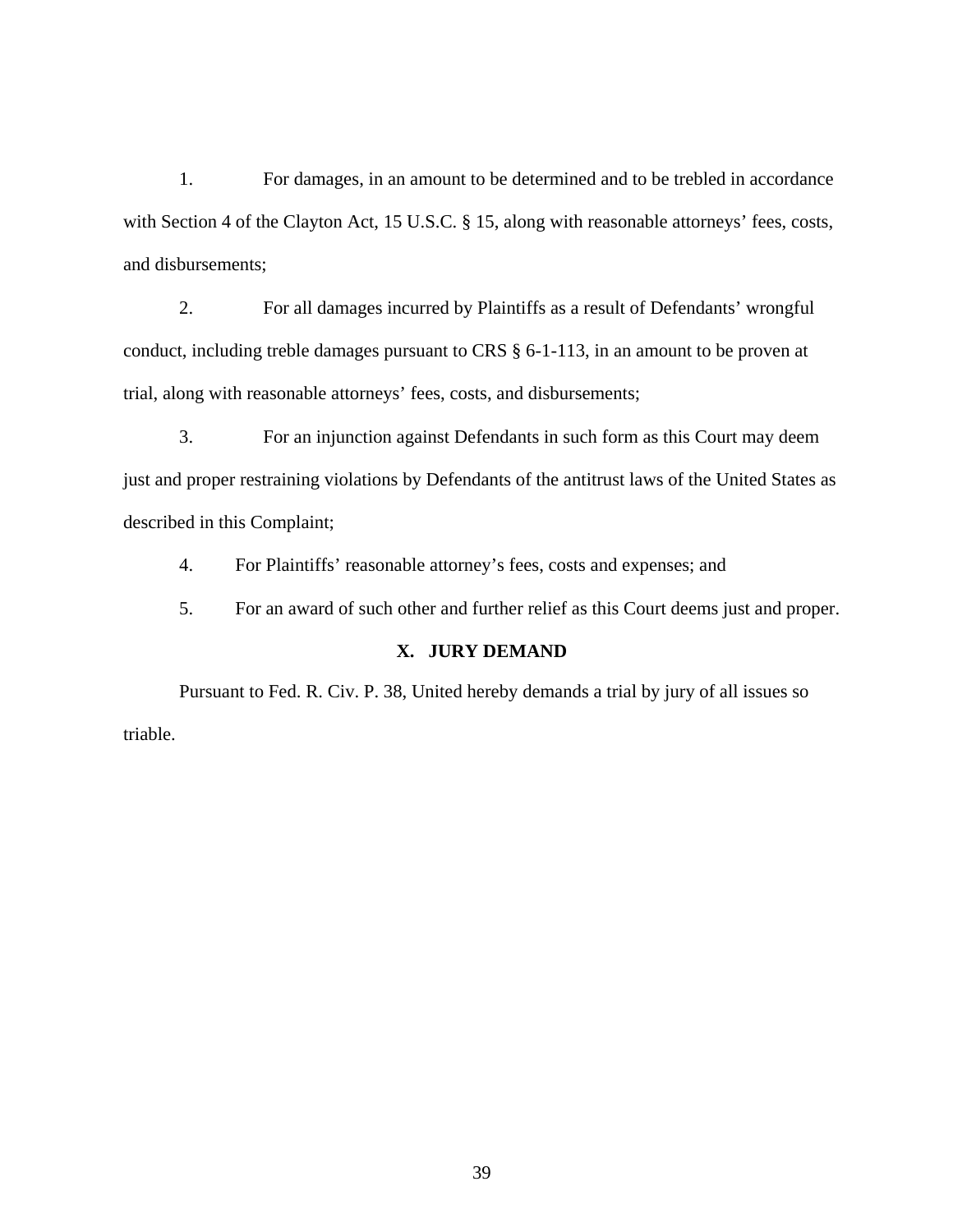Respectfully submitted this 18th day of September, 2006.

s/ Gregory S. Tamkin Gregory S. Tamkin Evan M. Rothstein DORSEY & WHITNEY LLP 370 17th Street, Suite 4700 Denver, CO 80202-5647 Telephone: (303) 629-3400 Facsimile: (303) 629-3450 E-mail: tamkin.greg@dorsey.com E-mail: rothstein.evan@dorsey.com

and

William R. Stoeri (admission pending) James B. Lynch (admission pending) Todd Trumpold (admission pending) DORSEY & WHITNEY LLP 50 South 6th Street, Suite 1500 Minneapolis, MN 55402-1498 Telephone: (612) 340-2600 Facsimile: (612) 340-2868 E-mail: stoeri.bill@dorsey.com E-mail: lynch.jim@dorsey.com E-mail: trumpold.todd@dorsey.com

#### **ATTORNEYS FOR PLAINTIFFS**

UNITED HEALTHCARE OF COLORADO, INC., PACIFICARE HEALTH PLAN ADMINISTRATORS, INC., PACIFICARE OF COLORADO, INC. and UNITED HEALTHCARE INSURANCE COMPANY